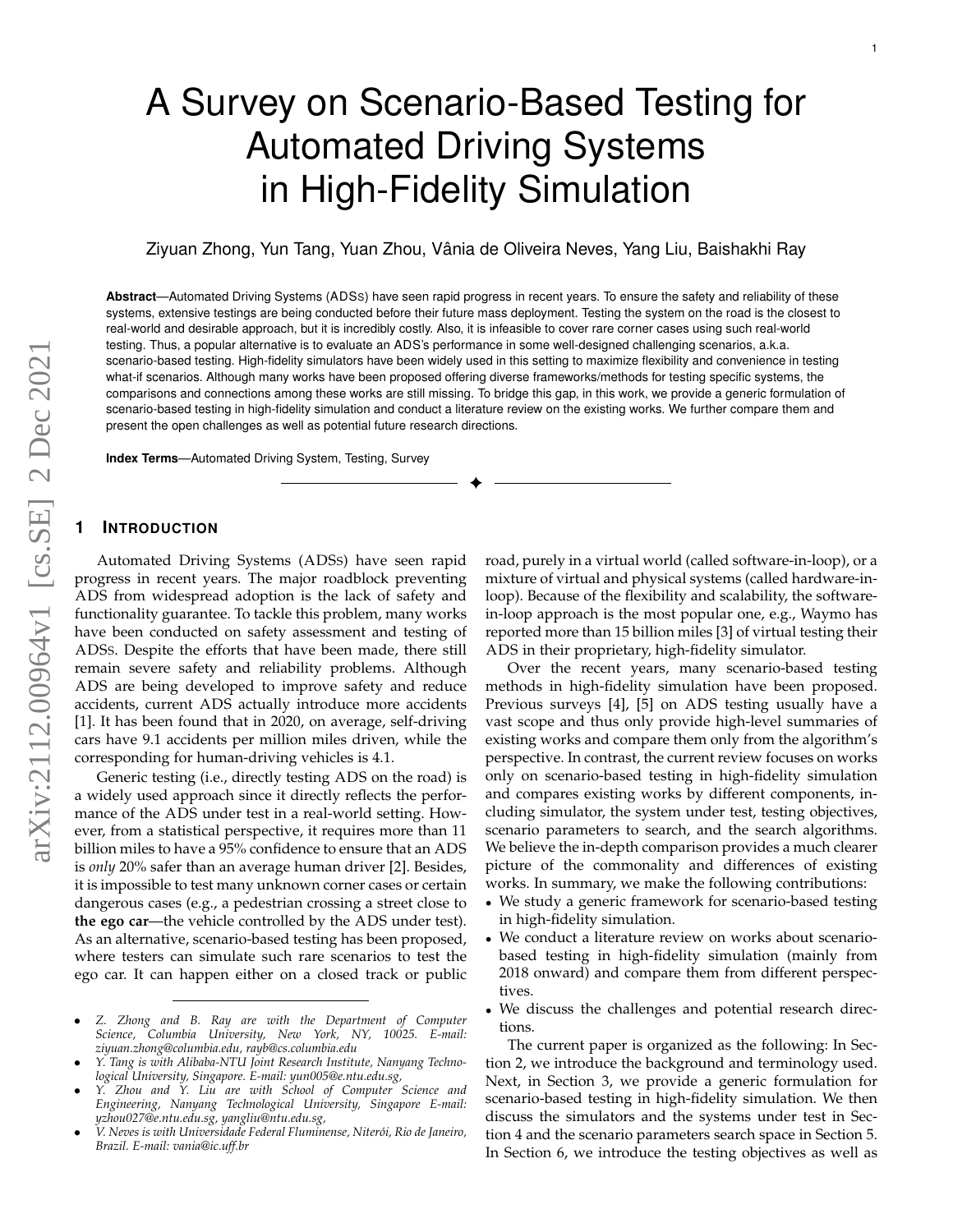the associated evaluation metrics. The selection algorithms are covered in Section 7 and Section 8. We compare the current work with the related surveys in Section 9. Finally, we summarize the challenges and potential directions in Section 10 and conclude in Section 11.

## **2 BACKGROUND**

In this section, we introduce the background of ADS, ADS testing, and scenario, as well as our paper selection criteria. Terminologies are introduced along the way. We also provide a summary of all abbreviations used in this work in Table 1.

| Notation    | Meaning                                 |
|-------------|-----------------------------------------|
| ACC         | Adaptive Cruise Control                 |
| ADAS        | Advanced Driver-Assistance System       |
| ADS         | <b>Automated Driving System</b>         |
| AEB         | Automated Emergency Braking             |
| ALC         | <b>Automated Lane Centering</b>         |
| ALC2        | Automated Lane Change                   |
| ARM         | Autoregressive Model                    |
| BО          | Bayesian Optimization                   |
| CLS         | Coverage and Local Search               |
| CNN         | Convolutional Neural Network            |
| DAS         | Driving Automation System               |
| DE          | Differential Evolution                  |
| <b>DNN</b>  | Deep Neural Network                     |
| DRL         | Deep Reinforcement Learning             |
| DТ          | Decision Tree                           |
| ЕA          | Evolutionary Algorithm                  |
| FCW         | Forward Collision Warning               |
| GА          | Genetic Algorithm                       |
| GP          | <b>Gaussian Process</b>                 |
| IL          | Imitation Learning                      |
| IS          | <b>Importance Sampling</b>              |
| <b>LDW</b>  | Lane Departure Warning                  |
| NPC         | Non-Player Character                    |
| NΝ          | Neural Network                          |
| NPC         | Non-Player Character                    |
| ODD         | Operational Design Domain               |
| OEDR        | Object and Event Detection and Response |
| $_{\rm PP}$ | Pedestrian Protection                   |
| RL          | Reinforcement Learning                  |
| SА          | Simulated Annealing                     |
| TSR         | Traffic Sign Recognition                |
| TTC         | Time to Collision                       |

TABLE 1: Table of Notations.

#### **2.1 Automated Driving Systems**



Fig. 1: **Overview of a typical L4 ADS.**

As shown in Table 2, the SAE J3016(TM) "Standard Road Motor Vehicle Driving Automation System Classification and Definition" [6] categorizes driving automation systems into six levels from level0 to level5. We refer them as L0 to L5. **L0** systems only perform momentary intervention during potentially hazardous situations. Typical examples include Automated Emergency Braking (AEB) and Forward Collision Warning (FCW). **L1** systems support sustained longitudinal or latitudinal control. Typical examples include Adaptive Cruise Control (ACC), Automated Lane Centering (ALC), and Automated Lane Change (ALC2). **L2** systems support both sustained longitudinal and sustained latitudinal driving controls at the same time. An example is a system having both ACC and ALC. **L3** systems have the functionality of Object and Event Detection and Response (OEDR), i.e., they can monitor the driving environment and execute appropriate responses. A typical example is a traffic jam chauffeur. **L4** systems further support system fallback, i.e., the system never needs human interventions within a geo-fenced region. A typical example is a local driver-less taxi. **L5** systems can drive under all conditions. One example is a driverless taxi that can handle any conditions. **Automated Driving System (ADS)** refers to a highly automated (i.e., L3-L5) system [6]. **Advanced Driver Assistance System (ADAS)** describes a broad range of features, including L0 features as well as L1 features [6]. In the literature, it is commonly used to refer to an L0-L2 system.

While L5 systems, may be too ideal, many industrial companies are actively developing L4 systems. Figure 1 provides an architecture overview of a typical L4 ADS [7], [8]. An L4 system consumes real-time sensor data (e.g., cameras, radar, LiDAR, and GPS etc.) and HD map data to perceive its driving context including its location (**Localization**), traffic signs (**Perception**), obstacles (**Perception**) and their trajectories (**Prediction**). The perceived driving environment along with destination information are then taken by the **Planning** module to produce short-term trajectories. Finally, the **Control** module translates the trajectory into CAN bus <sup>1</sup> commands to control the vehicle actuators such as steering wheel and gas/brake.

L0-L2 systems have been widely equipped in middle/high-end cars, e.g., Tesla's AutoPilot is an L2 system. L0-L2 systems usually use cameras and radar as their primary sensors and some components in Figure 1 might not be present. For example, an end-to-end lane follower (L2) might replace the entire middle block with a deep neural network (DNN).

Because of supporting more advanced functionalities, ADSS usually have very different architectures from ADASS. However, we have observed that the works on testing ADS and ADAS share many common features, especially when they treat the system under test as a blackbox. We thus decide to include both. The works covered have tested one of L0, L1, L2, and L4 systems.

#### **2.2 Automated Driving Systems Testing**

Numerous works have been done for ADS safety assessments and the current work focuses on system-level scenario-based testing in high-fidelity simulators. In the following, we first briefly discuss the difference between component-level and system-level safety assessments, and other types of safety assessments including, formal verification and attack. Next, we introduce scenario-based testing as well as high-fidelity simulation.

1. A controller area network (CAN bus) is a robust vehicle bus standard designed to allow microcontrollers and devices to communicate with each other's applications [9].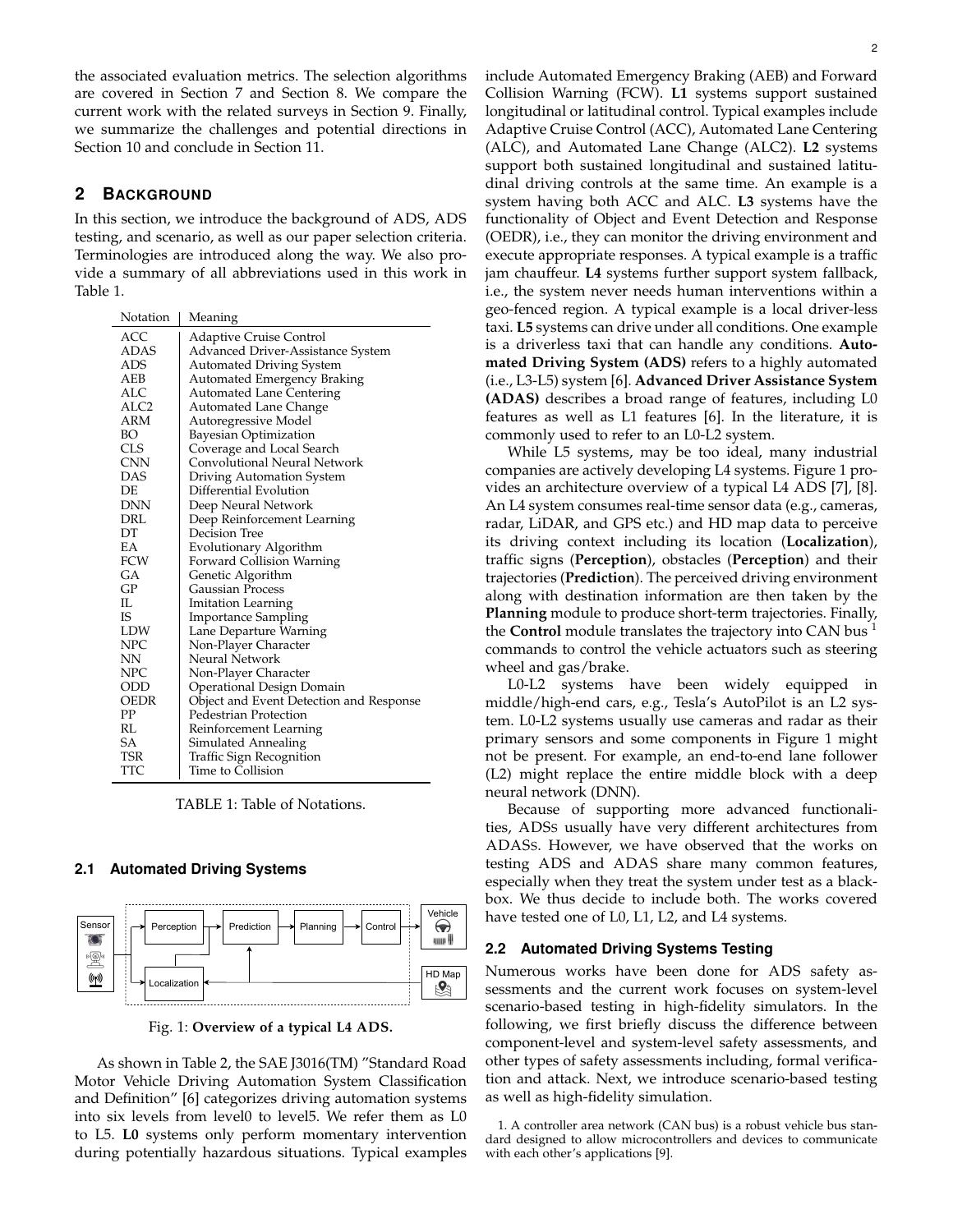| Level | Name                           | Example                                                        | Sustained<br>Control | Lat $&$<br>Long | Complete<br><b>OEDR</b> | System<br>Fallback | Unlimited<br>Domain |
|-------|--------------------------------|----------------------------------------------------------------|----------------------|-----------------|-------------------------|--------------------|---------------------|
|       | no driving automation          | automated emergency breaking                                   |                      |                 |                         |                    |                     |
|       | driver assistance              | adaptive cruise control                                        |                      |                 |                         | х                  |                     |
|       | partial driving automation     | adaptive cruise control and<br>lane centering at the same time |                      | $\checkmark$    |                         | $\boldsymbol{x}$   |                     |
|       | conditional driving automation | traffic jam chauffeur                                          |                      |                 |                         | х                  |                     |
|       | high driving automation        | local driverless taxi                                          |                      |                 |                         |                    |                     |
|       | full driving automation        | driverless taxi of all conditions                              |                      |                 |                         |                    |                     |

TABLE 2: Driving automation at different levels.



Fig. 2: Overview of approaches for ADS safety assessment.

#### *2.2.1 Component VS System Level Safety Assessment*

**Component-level safety assessment** tests individual component. For example, some works focus on testing DNNs for object detection (part of the perception component) via feeding camera images with semantic preserving variations and checking if the model's predictions are consistent [10], [11]. The major advantage is scalability. On the flip side, the interactions among components are missed. In contrast, **system-level safety assessment** tests system-level functionalities backed by multiple components. For example, some works test if a system can reach a destination without any collisions navigating through an intersection. The tests can capture the interaction of multiple components. However, due to the complexity, techniques like formal verification are intractable. The two approaches thus complement each other to some extent. The current work focuses on systemlevel safety assessment and the major categories are discussed next.

#### *2.2.2 Other Safety Assessment Methods*

**Formal Verification** is developed to prove the safety of a system across its entire **operational design domain (ODD)** (i.e., operating conditions under which a given ADS or feature thereof is specifically designed to function [6]) with a guarantee. However, methods of this category usually suffer from scalability issues and thus only focus on one component of the system or a simple scenario with certain assumptions. For example, a formal model called Responsibility-Sensitive Safety (RSS) is proposed to verify a planning algorithm such that no accident can be caused for which the ego car is responsible [12]. In order to guarantee the safety of the entire ADS, however, a system-level formal verification on all the components (rather than just a single component) is needed. The challenge is that the verification of some components (e.g., the perception component) has been known to be hard since they usually consist of several deep learning models that are notoriously difficult to verify [13], [14], [15]. Consequently, no system-level verification methods have been proposed for ADS. Besides, it is not enough to only guarantee that the ego car can avoid the accidents for which it is responsible. To achieve safety superior to human drivers, ADS should also be able to escape from avoidable accidents caused by other non-player character (**NPC**) vehicles.

**Attack** Another approach is attack. It assumes the existence of a malicious attacker trying to fail the ego car by tampering with either the environment or the ego car's internal states directly. Regarding the former, the attacker creates adversarial examples or sends malicious signals to fool the ego car's sensor processing models, e.g., perturbing front camera images [16], [17], [18], road signs [19], [20], rendering malicious shapes on the road [21] or billboard [22], spoofing GPS signals [23], spoofing LiDAR signals [24], [25], or influencing both LiDAR and camera inputs [26]. Regarding the latter, an attacker can directly inject faults inside the system to fail it [27], [28], [29], [30], [31], [32], [33], [34], [35]. One issue with this category of methods is the assumption of an attacker's presence. Most of the time, no such attacker exists in the real world.

#### *2.2.3* ADS *Testing*

There are two main categories of testing, i.e., generic testing and scenario-based testing. In **generic testing**, the ego car drives on public roads where the traffic scenarios are uncontrollable and unpredictable. While generic testing is necessary, it is inefficient in covering rare events involving challenging scenarios [2]. Therefore, **scenario-based testing** has been proposed to focus on testing those challenging scenarios. Based on the platform, scenario-based testing can be categorized into **real-world**, **hardware-in-loop**, and **software-in-loop**. Real-world means that a scenario is constructed in the real world, which features real-life fidelity but is costly, non-scalable, and dangerous in certain scenarios. Software-in-loop, on the other hand, tests the system in a simulated environment. Software-in-loop with physical hardware is referred to as hardware-in-loop [36], [37]. In an academic research environment, software-in-loop is the most popular one since it is more accessible, flexible, and scalable for scenario creation and simulation. The simulation environment can be simulated by a high-fidelity, photorealistic simulator, a 2D simulator, a numeric simulation, or a dataset. We focus on works using high-fidelity simulators as the simulation environment since numeric simulation or 2D simulators can not be used to test entire systems that take in raw sensor information. Also, dataset-based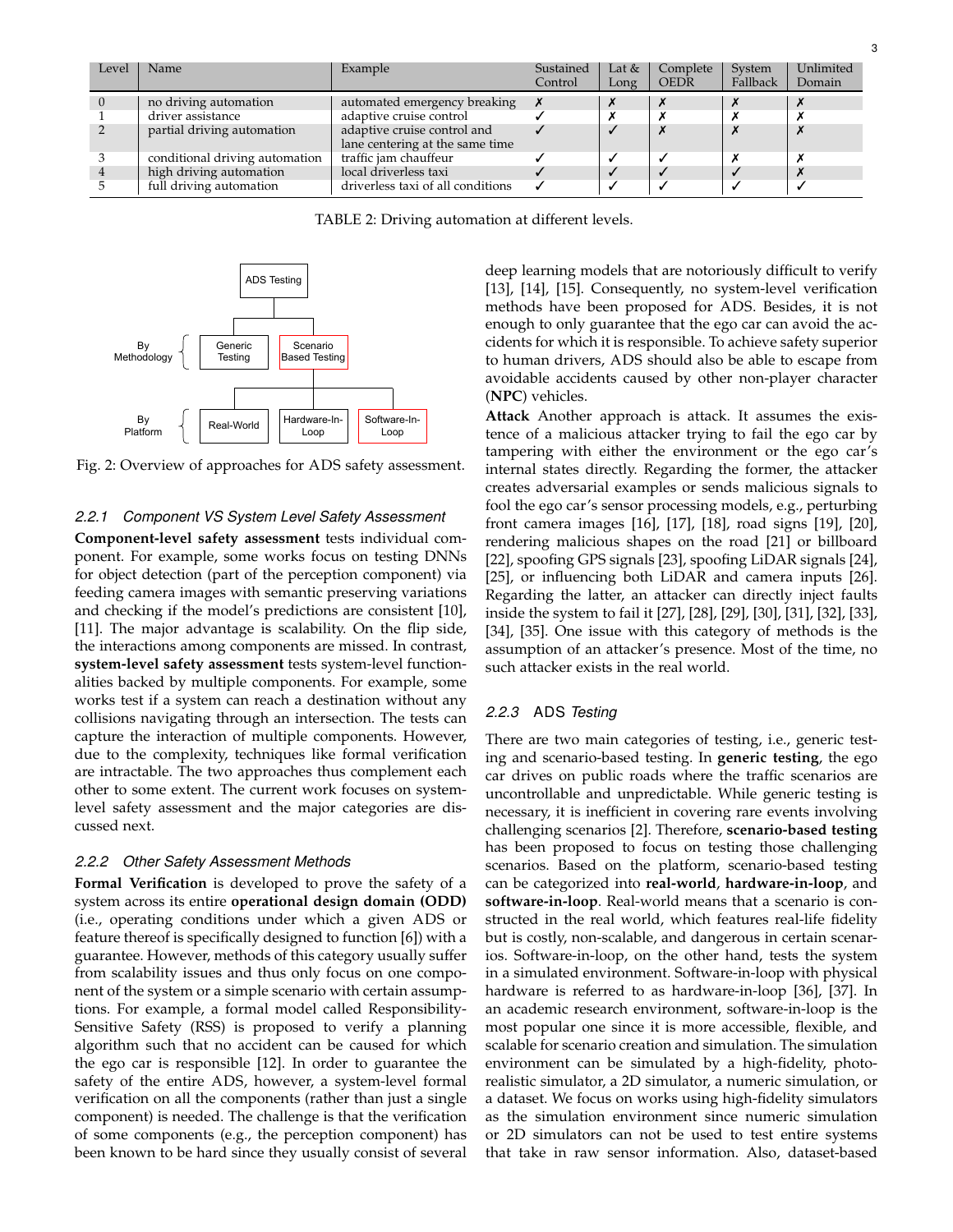simulations, in turn, quickly become unrealistic when the ego car deviates from the original trajectory in the dataset.

Overall, in the current paper, we review works on system-level scenario-based software-in-loop testing of ADS in high-fidelity simulators.

#### **2.3 Scenario**

We adopt the definition of "scenario" from [38]. A **scenario** is a temporal sequence of scenes where a **scene** "is a snapshot of the environment including the scenery and movable objects, as well as all actors' and observers' selfrepresentations, and the relationships among those entities." Menzel et al. [39] extend the definition with three abstraction levels: functional, logical, and concrete. A **functional scenario** is a qualitative verbal description (e.g., the ego car drives on a straight road at high speed). A **logical scenario** is a set of parameter ranges and potentially with distributions (e.g., the ego car drives at a speed between 10m/s and 20m/s). Finally, a **concrete scenario** is a set of exact parameter values (e.g., the ego car drives at 15 m/s).

For logical and concrete scenarios, parameters are required. Bagschik et al. [40] propose a scenario layer model to structure the parameters describing a scenario into five layers according to the elements they are associated with as shown in Figure 3. In particular, **Layer1** describes the layout of the road, including markings, topology (e.g., curvature), and surface properties (e.g., friction coefficient). **Layer2** defines traffic infrastructures (e.g., traffic signs/lights). **Layer3** is about the temporary manipulation of Layer1 or Layer2. For example, a construction site affects the traffic flow. **Layer4** describes all the objects, their maneuvers, and interactions in a scenario. For example, a pedestrian crosses the street at a certain speed. Finally, **Layer5** describes the environmental condition like weather and lighting. We have classified their logical scenarios (i.e., the search space) for each work covered based on this scenario layer model.

## L1 **Road level** road geometry, topology, surface … L2 **Traffic Infrastructure** 30 STOF traffic lights/signs …  $\frac{1}{4}$ L3 **Manipulation of L1 and L2** geometry, topology (overlaid) … L4 **Object** å cars, pedestrians, static objects … L5 **Environment** weather, lighting …

Fig. 3: Overview of scenario layer model.

#### **2.4 Paper Selection Criteria**

This section presents our paper query process, including paper selection criteria, paper sources, and query keywords.

#### **Inclusion Criteria:**

• works on scenario-based testing for ADS and ADAS in high-fidelity simulators.

#### **Exclusion Criteria:**

- component-level ADS safety assessment
- other safety assessment (e.g., formal verification, attack)
- works that use 2D simulators, numeric simulation, or dataset-based simulation
- survey or summary papers

We collect the papers satisfying the criteria from two major sources:

- major relevant conferences and journals for the last four years <sup>2</sup>
- relevant papers citing or cited by the papers collected

The primary relevant conferences and journals include software engineering and system conferences and journals (ICSE, FSE, ASE, ISSTA, ISSRE, FASE, ICST, SOSP, OSDI, PLDI), robotics conferences and journals (ICRA, IROS, RSS), transportation conferences and journals (ITSC, IV, ICCAR, TITS, TIV), machine learning conferences and journals (Neurips, ICML, AAAI, ICLR, IJCAI), computer vision conferences and journals (CVPR, ECCV, ICCV), and security conferences and journals (CCS, USENIX, S&P, NDSS).

We conducted our initial search by querying using the keywords "autonomous vehicle" OR "automated vehicle" OR "autonomous driving" OR "automated driving" OR "autonomous car" OR "automated car" OR "intelligent vehicle" OR "connected vehicle" OR "self-driving" OR "selfdrive" on the proceeding pages of all of the conferences and journals since these phrases are commonly used. We then went through the titles and abstracts and skimmed through the papers to determine if they satisfied the criteria. Further, we applied forward and backward snowballing [41], [42] on the collected papers by iteratively considering papers that are referencing or cited by the collected papers. For these papers, we considered them regardless of their publication year or venue. In total, we have collected 32 relevant papers shown in Table 3 (entries with "U" are unknown). The papers are sorted by years (shown in the column with title "Y"). For any paper that does not provide a tool name for the proposed method we use the first author's name for it. We will explain the table notations in detail when it comes to the relevant sections.

## **3 GENERAL WORKFLOW**

This section summarizes a generalized workflow of all the works on scenario-based testing on ADS in high-fidelity simulators. Figure 4 illustrates the overall workflow. In particular, it consists of three major components: scenario generation, scenario execution, and evaluation. We next give an overview of each component.

<sup>2.</sup> We focus on the recent four years because: (1) high-fidelity simulators, especially the publicly available ones, only see rapid progress in very recent years. (2) we want to cover state-of-the-art and influential works. The state-of-the-art works are covered in source 1 and all the influential works are captured by source 2.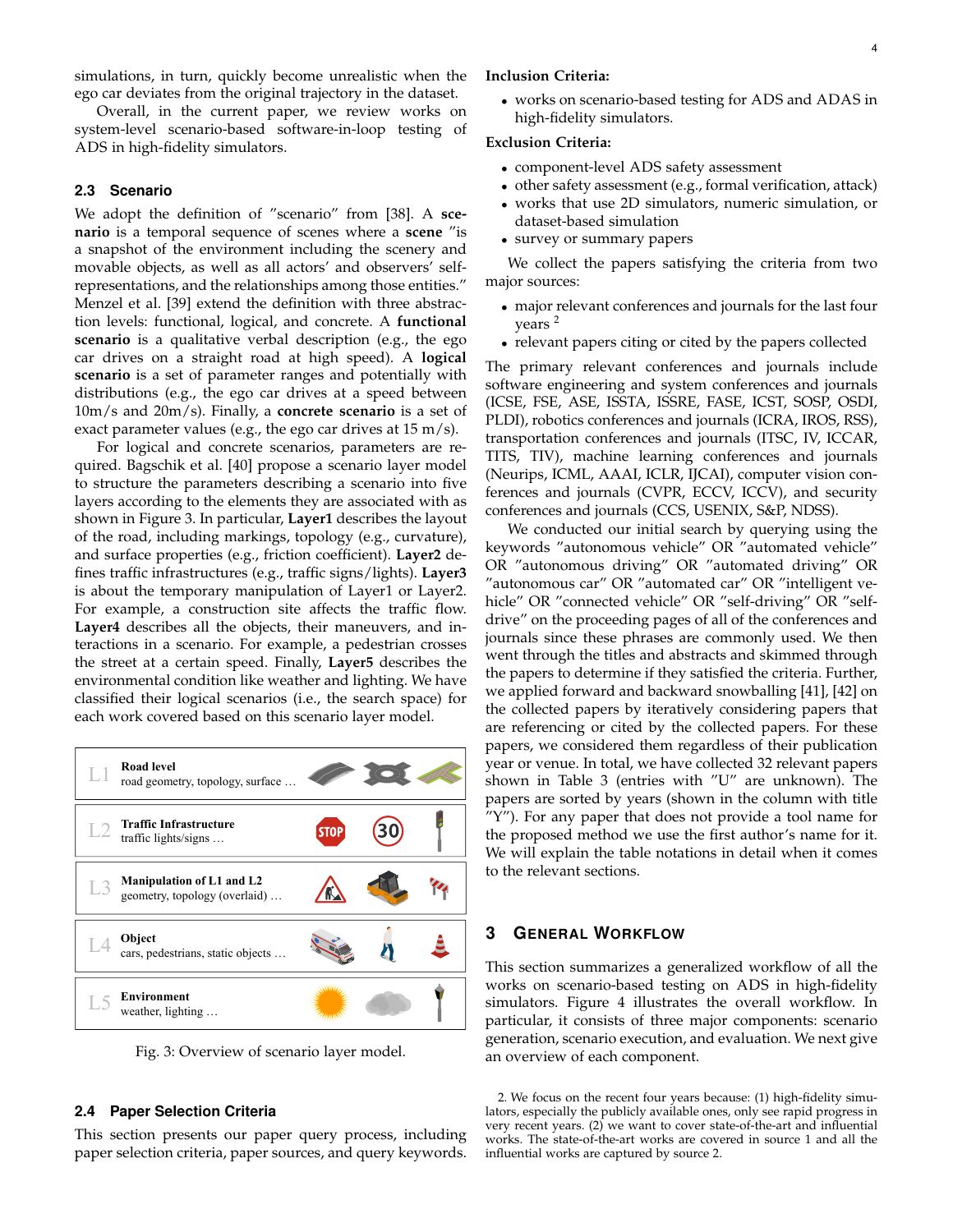|                 | $Y$   Tool Name                            | Simulator        | System                                                                                | Testing Objective                                            | Layer                  | Algorithm          |
|-----------------|--------------------------------------------|------------------|---------------------------------------------------------------------------------------|--------------------------------------------------------------|------------------------|--------------------|
|                 | NSGA2-SM [43]                              | PreScan          | FCW                                                                                   | Severe (Critical, Responsible)                               | 1,4(1),5               | Sim, EA            |
|                 | FITEST [44]                                | PreScan          | $2*ADAS$                                                                              | More (Integration-Induced),Subjective                        | 2,4(1),5               | Sim,EA             |
| $\frac{8}{2}$   | NSGA2-DT [45]                              | PreScan          | AEB<br>CCF                                                                            | More/Severe (Critical, Responsible), Input                   | $1,4(1)$ ,5            | Sim, EA            |
| 18              |                                            | Webots           |                                                                                       | More (Critical, Responsible), Input                          | 4(1)                   | Sim, SA            |
| 18              | Tuncali et al. [46]<br>Nitsche et al. [47] | IPG CarMaker     | $2*AEB$                                                                               | Collision Rate, Task Failure Rate                            | 1,4(1)                 | N,MC               |
| 18              | Zhou et al. [48]                           | IPG CarMaker     | ACC                                                                                   | Critical Boundaries                                          | 4(1)                   | Sim, BO            |
| $\overline{0}$  | AC3R[49]                                   | BeamNG.tech      | <b>A</b>                                                                              | More (Consistent with Description)                           |                        | N, Other           |
| $\overline{19}$ | ASFAULT [50]                               | BeamNG.tech      | BeamNG.AI,DD                                                                          | More (WrongLane, Diverse), Input Distance                    |                        | Sim, EA            |
|                 | Kluck et al.2 [51                          | Vires VTD        | $\begin{array}{c}\n\text{AEB} \\ \text{AEB} \\ \text{U}\n\end{array}$                 | First (Critical)                                             | 4(1)                   | Sim, SA            |
|                 | Kluck et al. [52]                          | Vires VTD        |                                                                                       | Severe (Critical)                                            | 4(1)                   | Sim,EA             |
|                 | FAILMAKER-ADVRL [53]                       | AirSim           |                                                                                       | More (Critical, Natural), All                                | 4(n)                   | Step, DRL          |
|                 | Abey et al. [54]                           | CARLA            | <b>CVILLF</b>                                                                         | First (Critical)                                             | $\frac{4(1)}{4(1)}$    | Sim, BO            |
|                 | Gangopadhyay et al. [55]                   | IPG CarMaker     | $\Box$                                                                                | More (Critical, Diverse), Input Region                       |                        | Sim, BO            |
|                 | Sim-ATAV [56]                              | Webots           | CMSTF                                                                                 | First (Requirements-Violating)                               | 4(1)                   | Sim, SA            |
| $\Omega$        | AVfuzzer [57]                              | <b>TAS</b>       | Apollo3.5<br>OPENPILOT0.5                                                             | More (Critical, Diverse), Subjective                         | 4(k)                   | Sim, EA            |
| $\Omega$        | Norden et al. [58]                         | CARLA            |                                                                                       | <b>Critical Rate</b>                                         | 4(n)                   | Sim <sub>,IS</sub> |
| $\Omega$        | Kuutti et al. [59]                         | IPG CarMaker     | $\frac{2^*\mathrm{Nav}(\mathrm{RL}, \, \mathrm{IL})}{\mathrm{CARLA} \, \mathrm{PID}}$ | First/More (Critical), All                                   | 4(n)                   | Step, DRL          |
| $\Omega$        | Ding et al. [60]                           | CARLA            |                                                                                       | More (Critical), Al.                                         | 4(2)                   | Sim, ARM           |
| $\Omega$        | $Zhu$ et al. $[61]$                        | PreScan          | ACC                                                                                   | More (Critical, Diverse),Input                               | 4(1)5                  | Sim, Other         |
| $\Omega$        | Bussler et al. [62                         | Vires VTL        |                                                                                       | Severe (Critical)                                            | 4(2)                   | Sim,EA             |
| $\Omega$        | Li et al. [63]                             | Vires VTD        | <b>AEB</b>                                                                            | More (Critical), All                                         | 4(1)                   | N, Other           |
| $\Omega$        | Saquib et al. [64                          | CARLA            | CARLA PID                                                                             | <b>Critical Value</b>                                        | 4(1)                   | Sim, Other         |
|                 | AutoFuzz [65]                              | CARLA            | CARLA PID, LBC                                                                        | More (Critical/WrongLane,Responsible,Diverse),Input Distance | 1,4(2),5               | Sim, EA            |
|                 | Paracosm [66]                              | Paracosm         | Nvidia CNN LF                                                                         | More (Critical, Diverse),Input Dispersion                    | $1,4(2),5$<br>$4(k),5$ | Sim,CLS            |
| $\overline{21}$ | FusionFuzz [67                             | CARLA            | OPENPILOT0.8.5                                                                        | More (Critical,Fusion-Induced,Avoidable),Trajectory          |                        | Sim,EA             |
|                 | $\rm{Ding}$ et al.2 $\rm{[68]}$            | CARLA            | $6*$ Nav $(RL)$                                                                       | More (Critical, Diverse), All                                | 4(2)                   | Sim, Other         |
|                 | Chen et al. [69]                           | CARLA            |                                                                                       | More (Critical, Task Failure, Rule-Following, Diverse), All  | $\frac{4(n)}{n}$       | Step, DRL          |
|                 | ASF [70]                                   | TAS              | $2*ALC2$<br>Apollo5.0<br>U                                                            | More (Critical, Diverse), Subjective                         | 4(1)                   | Sim,EA             |
|                 | Ghodsi et al. [71]                         | Nvidia Drive Sim |                                                                                       | More (Critical), All                                         | 4(2)                   | N, Other           |
|                 | Tang et al. [72]                           | TAS              | Apollo5.0                                                                             | More (Critical, Diverse), Subjective                         |                        | N, Other           |
|                 | Tang et al.2 [73]                          | 7NS              | Apollo5.0                                                                             | More (Critical, Diverse), Subjective                         | 1,4(1)                 | Sim, CLS           |
|                 | $\operatorname{Tang}$ et al.3 [74]         | <b>TAS</b>       | Apollo6.0                                                                             | More (Critical, Task Failure, Diverse), Subjective           | 1,4(1)                 | Sim, EA            |

TABLE 3: Overview of works reviewed in the current survey. TABLE 3: Overview of works reviewed in the current survey.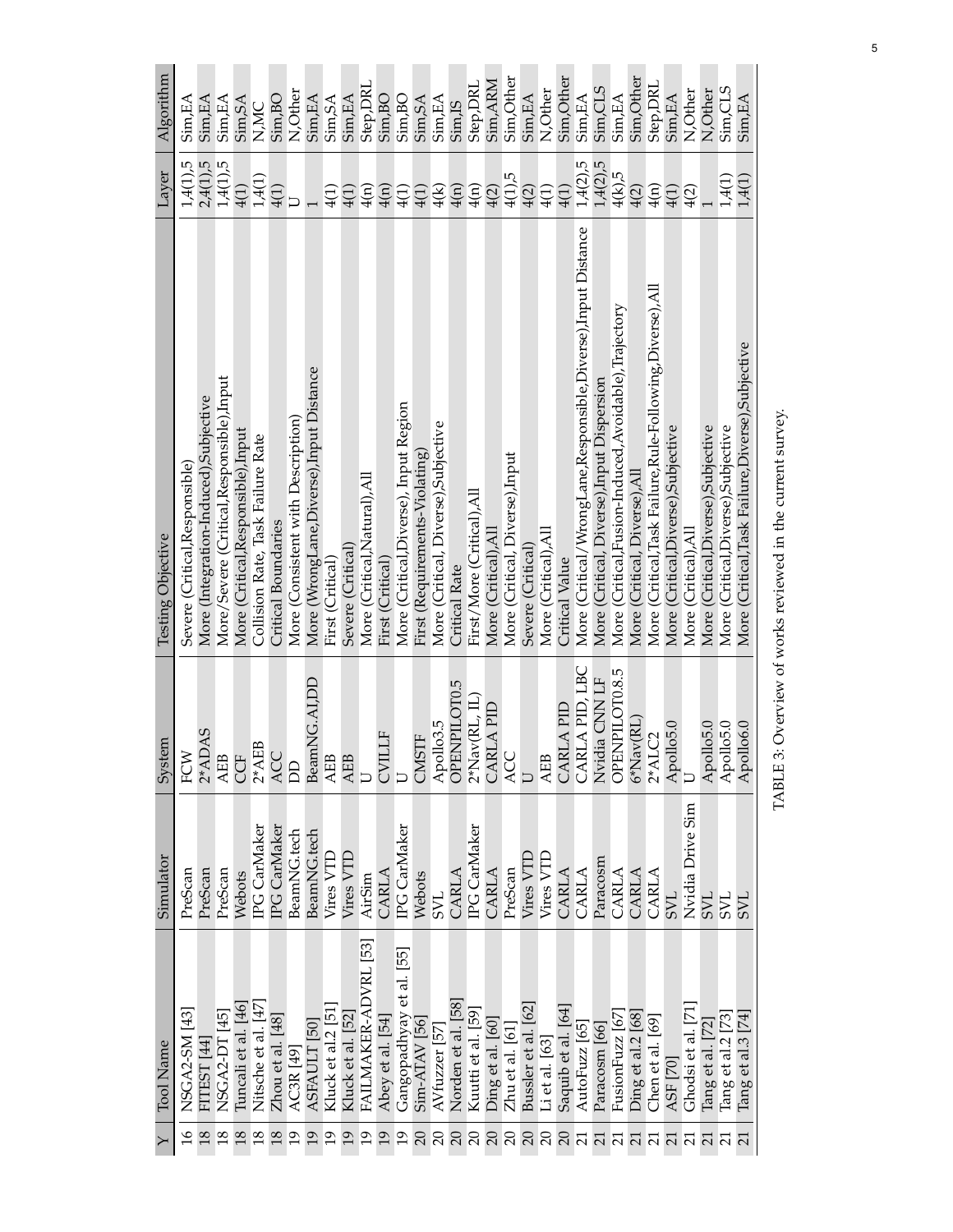

Fig. 4: The general workflow of scenario-based ADS testing in high-fidelity simulators.

## **3.1 Scenario Generation**

First, a system M under test along with the testing environment E needs to be chosen. An example is OPENPILOT [75] tested in CARLA [76]. Next, the functionality of the system to be tested and its ODD are specified. In this example, it can be OPENPILOT's ACC functionality on a highway. A corresponding logical scenario is developed next, which consists of two parts: a static configuration set C and a searchable space D. The static configuration C consists of fixed configurations and parameters, e.g., the map information and the trajectory of some background vehicles with fixed behaviors. The search space D consists of searchable parameters, e.g., an NPC vehicle's speed or the parameters of a Reinforcement Learning (RL) agent which controls an NPC vehicle's behavior.

Next, a testing objective is formulated. An example is finding more scenarios causing ego car's collision given a fixed time budget. A selection algorithm that can find the parameters from the searchable space  **to achieve the** testing objective is then developed. Based on the search space and the testing objective, the algorithm can be either not adaptive, adaptive at simulation level, or adaptive at simulation step level. In other words, the algorithm can potentially update its search based on feedback at different frequencies. For any of the three categories, the selection algorithm samples a set of test parameters (a.k.a. **scenario vectors**)  $d_1, ..., d_n$  and uses them to parametrize test functions  $x_1, ..., x_n$ . At each time step, a test function  $x_i$  takes in an environment state  $s_i^{(t)}$  (e.g. the locations and speed of the ego car and an NPC vehicle) and outputs a test action  $x_i^{(t)}$ (e.g. the acceleration for an NPC vehicle). Finally, the test functions  $x_1, ..., x_n$  along with static configuration C are passed into the scenario execution module.

#### **3.2 Scenario Execution**

The scenario execution module consists of three parts: current test function  $x_i$ , environment E, and system M. All three have been provided or specified from the scenario generation module.

The test function  $x_i$  first outputs the initialization test action  $x_i^{(0)}$  (e.g. the initial speed of an NPC vehicle) to initialize the environment E. At every time step  $t > 0$ ,  $x_i$ takes in the current environment state  $s_i^{(t)}$  and outputs test action  $x_i^{(t)}$ . Note that depending on the search space  ${\bf D}$  and the algorithm, the test action at  $t > 0$  can either be empty or influence the environment e.g. controlling an NPC vehicle's acceleration.

The environment  $E$  is initialized using the static configuration  $C$  as well as the initial test action provided by the test  $x_i$  at the beginning, i.e.,  $x_i^{(0)}$ . At each time step t, the environment **E** takes in the test action  $x_i^{(t)}$  from the test function  $x_i$  to potentially modify the behaviors of NPC agents, and the system action  $a_i^{(t)}$  from the system M to control the behavior of the ego car. The environment E outputs the current state  $s_i^{(t)}$  which usually consists of the locations and states of all objects and the observation  $o_i^t$ which consist of the sensor information for the system M, e.g., the front camera image.

At each time step  $t > 0$ , the system M takes in the observation  $o_i^t$  consisting of the sensor information and outputs the system action  $a_i^{(t)}$  containing the control commands on the ego car in the environment.

After all the test functions finish their corresponding executions, the execution results  $r_1, ..., r_n$  will be returned to the algorithm that leverages this information to improve its scenario search potentially. After all the scenarios execution finishes, the results  $r_1, ..., r_N$  will be passed to the evaluation module.

#### **3.3 Evaluation**

The evaluation module consists of two parts: system evaluation and algorithm evaluation. System evaluation is about evaluating the system's performance (e.g., the collision rate of an ADS in its ODD). Algorithm evaluation validates the algorithm's performance, i.e., how well the algorithm achieves a testing objective. For example, it can be the number of iterations it takes for an algorithm to have a stable estimated collision rate, and the error between the collision rate and the ground-truth collision rate.

#### **4 SIMULATOR & SYSTEM**

In this section, we introduce and compare the simulators and the systems under test used in the works reviewed. Note that all the works selected leverage high-fidelity, photo-realistic simulators for their simulations, while 2D simulators like highway-env [77] are not within our current scope. Regarding the systems, we focus on those that are used in the papers reviewed and either are open-sourced or have enough details. In the end, we discuss the challenges and potential future directions regarding the systems and simulators.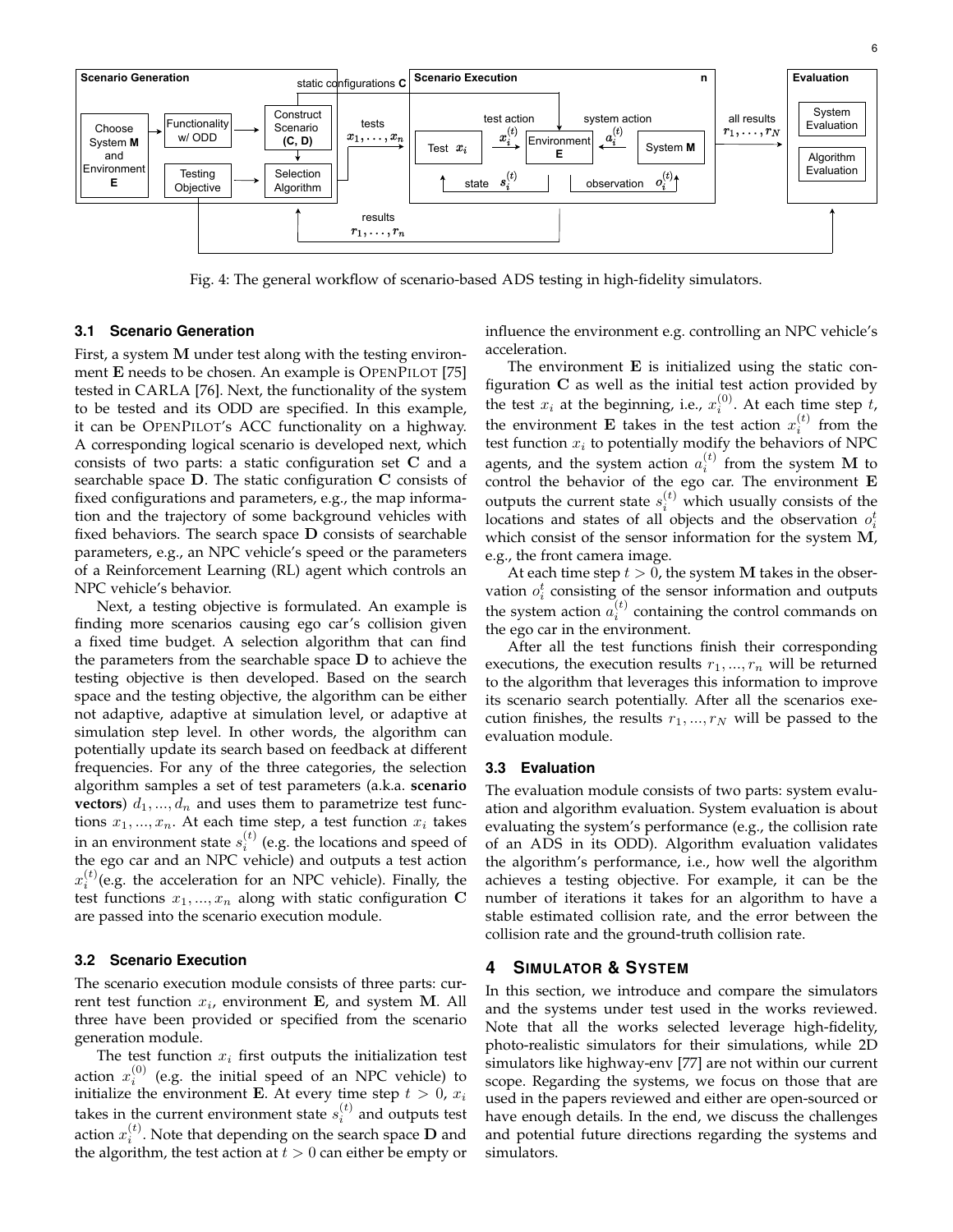#### **4.1 High-Fidelity Simulator**

Many high-fidelity simulators have been developed for ADS testing. They usually provide functionalities like 3D virtual environment creation, sensor simulation, traffic scenario creation with diverse maps and assets ready to use, and compatibility with external agents. Nearly all companies working on ADS development have their proprietary simulators for simulation-based testing to complement realworld testing. However, since they are proprietary, there is limited information regarding their details. Here we compare the simulators used in the papers reviewed from several different aspects. Note that we leave specific properties of some simulators as unknown (U) if we cannot find the details in the relevant papers and their official documentation. For details and in-depth comparison for simulators themselves, see existing surveys on simulators (e.g., [78], [79], [80], [81]).

Table 4 provides a comparison of all the simulators used. Note that we omitted NVIDIA DRIVE SIM [89] used in [71] since it is currently in beta version and only provides minimal access and documentation. We next compare these simulators from different perspectives in the following.

**Open Source** Open-source simulators are easily customized, while commercial simulators feature quality-assured technical supports. CARLA, SVL (formerly known as LGSVL), AIRSIM, WEBOTS, and PARACOSM are open-source, and the former four have particularly active communities. Although BEAMNG.TECH (formerly known as BeamNG.research) is not open-source, one can apply free license for noncommercial use. On the other hand, PRESCAN, CARMAKER, and VTD require purchased licenses.

**Engine** The engines upon which the simulators are built directly affect the fidelity of the simulated vehicle dynamics and the rendered 3D environment. CARLA and AIRSIM use unreal engine 4 (UE4) [90] as their physical engines. SVL and PARACOSM use Unity [91]. UE4 is, in general, considered more realistic visually than Unity, but there is no evidence on if it leads to a smaller gap between the simulation and the real world. Webots uses an open-source engine, Open Dynamics Engine (ODE), for rigid body dynamics simulation. The rest of the simulators are built on top of their proprietary physics engines.

**Sensors** The commonly implemented autonomous sensor suite includes cameras, LiDAR, radar, and GPS, supported by nearly all simulators listed. Two exceptions are AIRSIM, which does not have built-in support for radar, and PARACOSM, which supports cameras only.

**Assets** 3D assets, i.e., vehicle and pedestrian models, are essential in constructing diverse types of scenarios. Most simulators have a built-in vehicle and pedestrian assets ready to use except for BEAMNG.TECH, which simulates vehicles only.

**Map** Maps are critical components of the ODD specifications of ADSS. Most of the ADSS are designed to operate in urban, rural, or highway areas, and thus, most of the simulators have constructed maps for these driving contexts. Although there are exceptions such as SVL, AIRSIM, and PARACOSM, we believe new maps are under active construction to fill these gaps.

**Scenario** The usability of simulators highly depends on the interface to create and execute scenarios. Simulators like CARLA, SVL, AIRSIM, PARACOSM, BEAMNG.TECH, PRESCAN, and CARMAKER provide API interfaces allowing users to build and execute scenarios programmably, which is essential in large-scale automated testing. In addition, some simulators, e.g., SVL, WEBOTS, BEAMNG.TECH, PRESCAN, CARMAKER, VTD, also feature GUI-based scenario editors, enabling efficient scenarios prototyping.

**Compatibility** Simulators communicate with ADSS for transmitting sensor data and receiving control commands. Most of the listed simulators, e.g., CARLA, SVL, AIRSIM, PARACOSM, WEBOTS, BEAMNG.TECH, PRESCAN, CARMAKER provide libraries for popular programming languages such as Python, C, C++, C#, or Java for setting up communication channels with external ADSS. In addition, some simulators, i.e., CARLA, SVL, AIRSIM, and WEBOTS, support popular ADS communication protocols such as ROS1/2 (e.g., used by Autoware [8]) and Apollo Cyber RT [7] (e.g., used by Apollo), which is of great convenience for developers.

#### **4.2 System**

We next introduce the systems under test in the papers reviewed. Note that we only cover the publicly available systems or systems with details to reproduce. There are also other publicly available systems that can be used as the system under test, e.g., Autoware [8]. We categorize the systems into Level 4, Level 2, and controller with groundtruth perception. Controllers with ground-truth perception usually take in ground-truth information of other objects and conduct path planning using methods like A\* [92] and motion control using hard-coded methods like PID [93].

#### *4.2.1 Level 4*

**APOLLO** [7] is the most popular open-source, commercialgrade L4 system developed by Baidu. It takes in sensor information from the camera, LiDAR, radar, IMU, GPS, and a high-resolution map, and has major components as in Figure 1. It can handle many end-to-end urban driving tasks. The main reason for its popularity is that it is actively maintained and compatible with SVL.

**Customized Multi-Sensor Trajectory Follower (CMSTF)** [56] consists of a perception module (taking in sensor information from the camera, LiDAR, and radar), a rule-based fusion module using unscented kalman filtering [94] for NPC vehicle's trajectory estimation, a planner, and a rulebased, collision avoidance controller. It has the functionality of trajectory following with collision avoidance.

**LBC** [95] is an imitation learning based end-to-end controller. The model takes in the front camera image and a direction command (e.g., turn left) as the inputs. It follows the current lane and the direction command at the intersection. It is developed in CARLA so it can be easily integrated when one chooses CARLA as the simulator.

#### *4.2.2 Level 2/1/0*

**OPENPILOT** [75] is an open-source commercial-grade L2 ADAS developed by Comma.AI. It was ranked the first place among all commercial ADAS including Tesla AutoPilot by a consumer report in 2020 [96]. OPENPILOT takes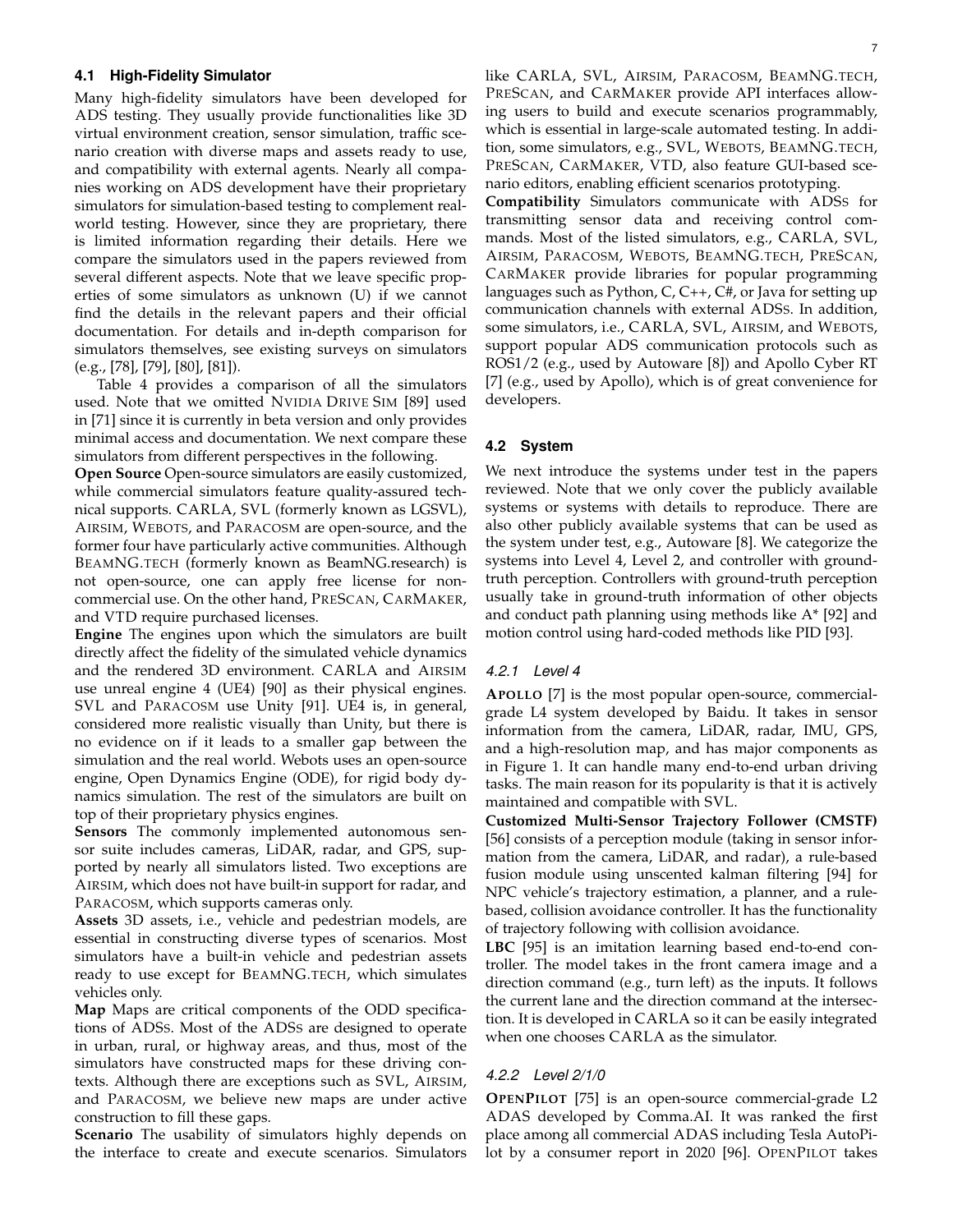| Simulator                | Source | Engine      | Sensors | Assets         | Map                 | Scenario       | Compatibility           |
|--------------------------|--------|-------------|---------|----------------|---------------------|----------------|-------------------------|
| CARLA [76]               |        | UE4         | CLRG    | V P            | Urban Rural Highway | API            | Python $C_{++}$ ROS1/2  |
| <b>SVL</b> [82]          |        | Unity       | CLRG    | V <sub>P</sub> | Urban               | <b>API GUI</b> | Python ROS1/2 CyberRT   |
| AirSim [83]              |        | UE4         | CLG.    | V P            | Urban Rural         | API            | Python C++ C# Java ROS1 |
| Paracosm [66]            |        | Unity       |         | V P            | Urban               | API            | Python                  |
| Webots [84]              |        | ODE.        | CLRG    | V P            | Urban Rural Highway | <b>GUI</b>     | Python Matlab ROS1/2    |
| BeamNG.tech [85]         | N(A)   | Proprietary | CLRG    | V              | Urban Rural Highway | <b>API GUI</b> | Python                  |
| PreScan [86]             | N      | Proprietary | CLRG    | V P            | Urban Rural Highway | <b>API GUI</b> | Python C++ Matlab       |
| CarMaker <sup>[87]</sup> | N      | Proprietary | CLRG    | V P            | Urban Rural Highway | API GUI        | Matlab C                |
| <b>VTD</b> [88]          | N      | Proprietary | CLRG    | V P            | Urban Rural Highway | <b>GUI</b>     |                         |

TABLE 4: Overview of simulators covered. C:Camera, L:LiDAR, R:Radar, G:GPS, V:Vehicle, P:Pedestrian.

in the camera, radar, and IMU inputs and provides functionalities including ACC, ALC, FCW, and Lane Departure Warning (LDW). Its official version provides a bridge with CARLA for simple integration.

**Customized Visual Imitation Learning Trained Lane Follower (CVILLF)** [54] is a lane follower trained using visual imitation learning. It takes in input from a front camera and provides the functionality of ACC, AEB, and ALC.

**Customized CNN Follower (CCF)** [46] consists of a Convolutional Neural Network (CNN) object detector, a median flow tracker [97] for object tracking, and a simple collision avoidance controller. It takes in input from a front camera and provides the functionality of ACC, AEB, and ALC.

**Nvidia CNN Lane Follower (LF)** [98] and **DeepDriving (DD)** [99] are two open-source, CNN-based, end-to-end lane follower with ACC and ALC as functionalities.

Some proprietary models are denoted based on their functionalities including **ACC**, **AEB**, **ALC2**, **FCW**, and **ADAS** (a set of the above four).

## *4.2.3 Controller with Ground-Truth Perception*

**BeamNG.AI** [85] and **CARLA PID** [76] take in the simulator's ground-truth objects' information, plan a trajectory, and follow the trajectory with collision avoidance. The former is an AI agent available in BEAMNG.TECH, and the latter is a PID-based controller available in CARLA.

**Nav** [68] is a Deep Reinforcement Learning (DRL) or Imitation Learning (IL) based end-to-end controller that takes in the location and speed of all the NPC objects and outputs the control commands.

## **4.3 Discussion**

One major challenge that remains is estimating the gap between a system's testing results in a simulator and its corresponding testing results in the real world. In particular, how to quantify the gap? Which simulator and what features make the gap smaller? Do all the scenarios tend to have a similar magnitude of gap? If not, what kind of scenarios are more likely to cause inconsistent testing results? A natural follow-up is to mitigate the identified gap. One direction is to improve the simulator's fidelity (e.g., using a more advanced engine like Unreal Engine 5). Another direction is to make the testing objectives (see Section 6 for more details) have larger tolerance. For example, rather than finding only collisions in the simulation, the collision speed of the ego car at collision can be required to be larger than a threshold. The reasoning is that a severe collision found in simulation is more likely to result in a collision in the real world compare with a minor collision.

Another challenge, as can be seen from our previous discussions, is the limited availability of commercial-grade, open-source systems that are compatible with high-fidelity, open-source simulators. As a result, many proposed methods have only been shown effective on one or two subcommercial-grade systems. Thus, a natural question is if the proposed methods in the literature can work well on those more advanced systems and how transferable their performance will be across the systems.

## **5 PARAMETERS FOR SCENARIO SEARCH**

In this section, we first discuss the parameters in the search space D, defined in Section 3, and used to create common scenarios in the papers reviewed. Then, we categorize the parameters according to the scenario layer model shown in Figure 3. We have found that all the works covered use a subset of parameters belonging to layer1, layer2, layer4, and layer5. We then discuss how the test functions are formulated based on the parameters selected for the search space. In the end, we discuss the observations, challenges, and potential future directions.

## **5.1 Layer1**

Parameters of layer1 influence the road's layout. Typical parameters include road curvature [43], road ramp [43], road surface friction [47], [65], entire road network [50], number of lanes [66], types of routes [72], and types of junction lanes [73], [74].

## **5.2 Layer2**

Parameters of layer2 influence traffic infrastructures (e.g., traffic signs). Among all the works covered, they only [44] allow one to control the locations of a stop/speed limit sign.

## **5.3 Layer4**

Parameters of layer4 influence the objects and their behaviors. Notably, we further categorize the parameters of Layer4 into three sub-categories: **control at initialization** (denoted as **4(1)**), **control for activated behavior** (denoted as **4(2)** for one-time activated behavior parameters or **4(k)** for multiple-times activated behavior parameters), and **control at every step** (denoted as **4(n)**). Parameters belonging to control at initialization usually only influence an object's behavior at the initialization time. Parameters belonging to control for activated behavior usually define some activation criteria of an object's behavior change and its behavior after being activated. Parameters belonging to control at every step usually control an object's behavior at every time step during the simulation.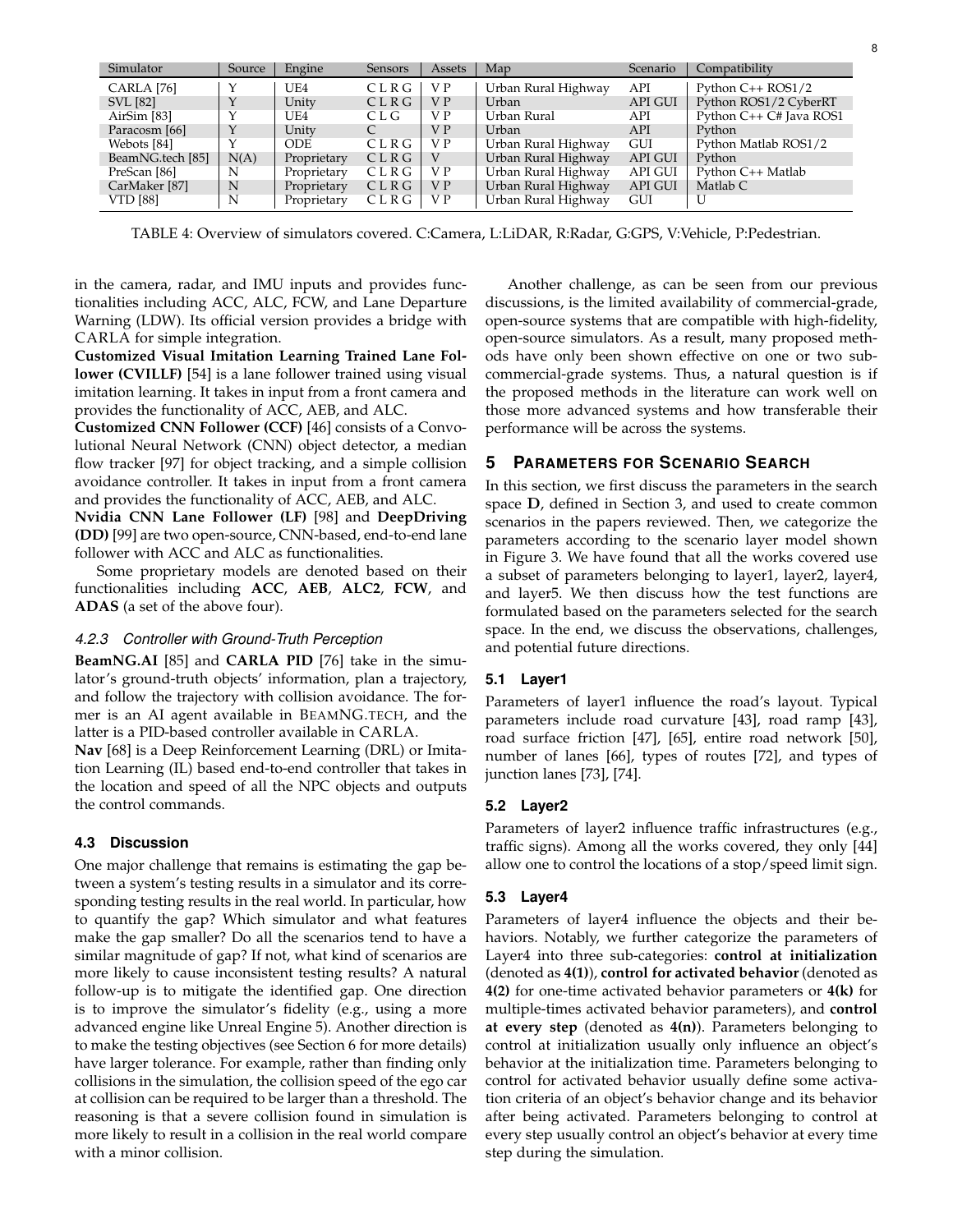#### *5.3.1 Control At Initialization*

Parameters of control at initialization only influence the initial generation and behavior of an object. Typical parameters grouped by the type of objects are:

(i) Ego Car: initial location [43], [44], [46], [51], [52], [56], [64]; initial velocity [43], [44], [51], [52], [55], [56], [61], [64]; initial acceleration [51], [52], [55]; target location [56]; and target velocity [51], [52].

(ii) NPC vehicle(s): number of vehicles [63]; initial location [44], [46], [47], [48], [51], [52], [56], [58], [61], [63], [64], [65], [66], [68], [70], [73], [74]; initial velocity [44], [47], [48], [51], [52], [56], [58], [59], [61], [63], [64], [65], [73], [74]; initial acceleration [51], [52]; target location [56], [65]; target velocity [51], [52], [56]; max speed [66]; type [46], [56], [63], [65], [67]; color [46], [56], [65], [66]; lane change duration [48]; relative distance at lane change [64]; lane change distance [64]; and if following traffic rules and avoiding a collision [65].

(iii) NPC pedestrian(s): number of pedestrians [63]; initial location [43], [44], [60], [63], [65]; initial velocity [43], [44], [55], [63]; type [63], [65]; and cloth color [46].

(iv) Stationary object(s): location [65] and type [65].

#### *5.3.2 Control For Activated Behavior*

Parameters of control for activated behavior control influence an object's activation condition and behavior after being activated. Typical parameters grouped by the type of objects are:

(i) NPC vehicles: velocity after certain simulation time [71]; trigger distance for activation [62], [68]; trigger distance for behavior change [65]; velocity after triggered [62], [65]; velocity [57], [67]; and lane change [57], [67] at each time interval.

(ii) NPC pedestrian: trigger distance for activation [60], [62], [65], [66]; velocity after triggered [62], [65], [66].

#### *5.3.3 Control At Every Step*

Parameters of control at every step influence an object's behavior at every time step. Typical parameters grouped by the type of objects are:

(i) NPC vehicles: parameters for a control policy (which, when given the current state information, outputs next location [53], [54], [58] and speed [54], [58], or acceleration [59], [69])

(ii) NPC pedestrians: parameters for a control policy [54] (which, when given the current state information, outputs next location and speed).

#### **5.4 Layer5**

Parameters of layer5 influence the environmental conditions like weather and lighting. These effects usually rely on a simulator's built-in weather and lighting options. Typical parameters include rain [43], [61], [65], [67]; fog [43], [44], [65], [66], [67]; cloud [65], [67]; wind intensity [65], [67]; wetness [65], [67]; snow [43]; time of a day or sun angles [65], [67] for lighting control; and light intensity [43].

#### **5.5 Test Functions Construction**

There are two types of test functions: initial configurationbased and state-based.

For initial configuration based, the test action  $x_i^0$  consists of all the parameters and exerts influence on the initialization of the environment **E**. All the later test actions  $x_i^t \,\forall t > 0$ are empty and have zero influence on the environment **E**. Note that  $x_i^0$  can also include parameters controlling activated behavior, which only show influence in the middle of a simulation.

For state based,  $x_i^t$  is non-empty for all time steps  $t$ . For example,  $x_i$  is a policy that takes in the environment state  $s_i^{(t)}$  and outputs  $x_i^t$  containing the control commands (throttle and steering angle) for a NPC vehicle.

When search space consists of control at every step of layer4, the test function is considered state-based. Otherwise, the test function is configuration-based. In the former case, the algorithm is usually RL-based, and the test function can be treated as an RL agent that decides its action based on the state. In the latter case, even if there are parameters related to activation or behavior like speed change after some simulation steps, they can be pre-defined properly in the simulator environment without changing dynamically.

#### **5.6 Discussion**

One observation is that very few works so far have made efforts to test layer2, and no work has ever tested layer3. However, parameters associated with these layers are very likely to cause a system to malfunction. For example, the placement of a temporary construction site in the middle of a highway (layer3) might cause an ADS's incorrect localization results due to the conflicts between its high-resolution map and the LiDAR sensor input.

Another observation is that most works play with the parameters of Layer4 to control other NPC vehicles' movements during a simulation. However, there is no consensus regarding how to parametrize them. In terms of a spectrum of granularity, one end is the exact movement control of a vehicle at every time step, and the other end is only setting up its initial location and speed. They trade-off between the dimensionality of the search space and the granularity of objects' movements. It might be worth exploring what parameterization is at the "sweet spot" regarding the tradeoff such that a given testing objective is best achieved.

## **6 TESTING OBJECTIVES & EVALUATION METRIC**

In this section, we discuss and compare the testing objectives as well as their associated evaluation metrics (for both system and algorithm). Since all of the testing objectives involve finding a list of scenarios possessing a set of properties (Section 6.1), we first categorize and analyze these properties. Next, we introduce the two major categories of testing objectives: **special scenarios search** (Section 6.2) and **performance evaluation** (Section 6.3). Regarding the former, the goal is to find scenarios satisfying specific properties efficiently. It can be further categorized into finding more qualified scenarios (denoted as **more**), finding scenarios with the best values (denoted as **severe**), and quickly finding the first qualified scenario (denoted as **first**). Regarding the latter,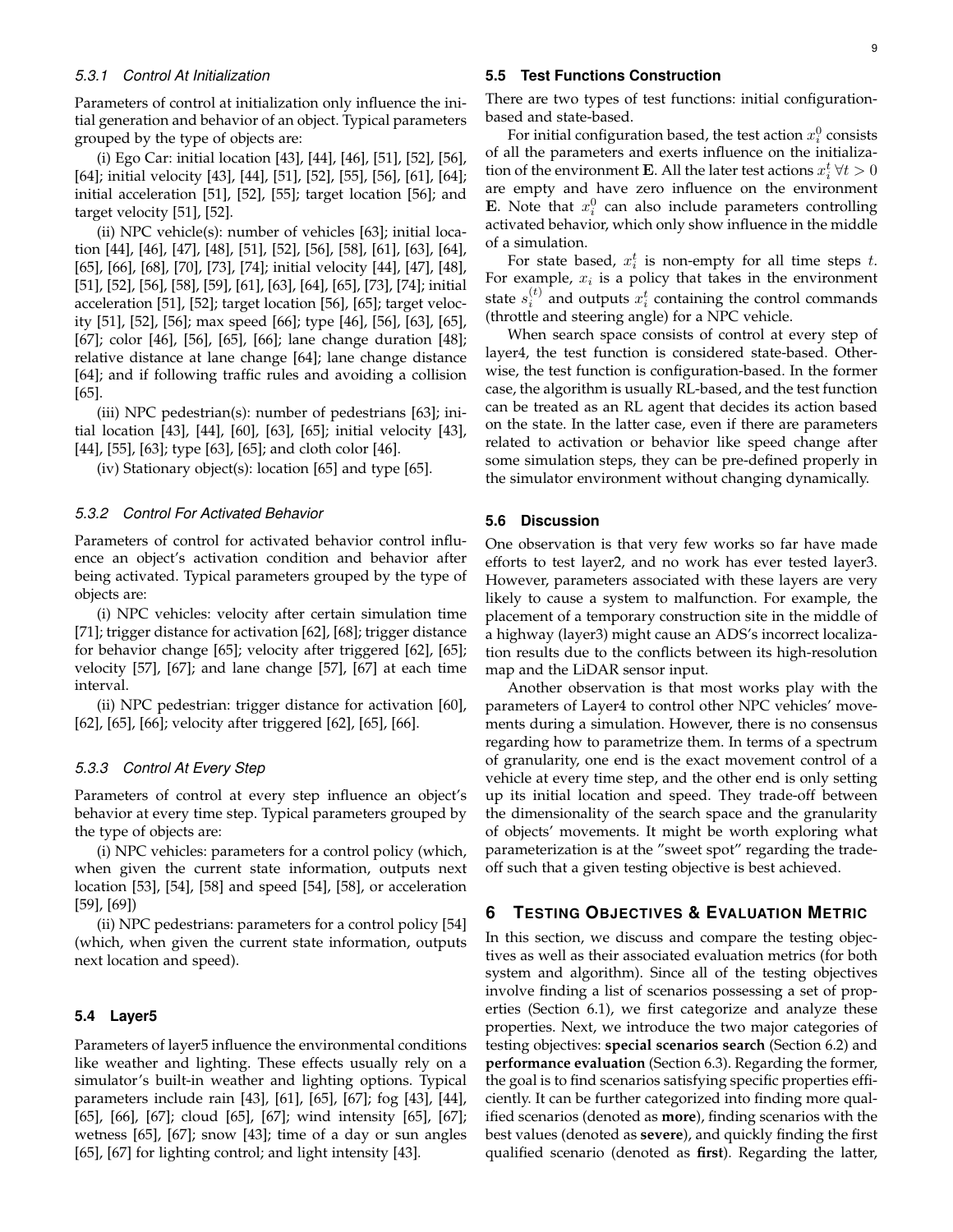the goal is to estimate the ego car's certain performance measure in its ODD efficiently. It can be further categorized into key-value estimation and critical boundary estimation.

The values for each entry in the corresponding column in Table 3 are as the following. When the category is special scenarios search, it is **"severe/more/first,(properties of the scenario to find),[criteria for counting when "more" is used]"**. When the category is performance estimation, it is one of **"collision rate"**, **"task failure rate"**, **"critical rate"**, **"critical value"**, and **"critical boundary"**, corresponding to the value/function to estimate.

#### **6.1 Properties Overview**



Fig. 5: Representative properties of each category. The orange car is the ego car and the green car is an NPC car.

Figure 5 shows some representative properties of each category of properties. We next provide the details of all properties.

#### *6.1.1 Misbehavior Property*

These properties represent the ego car's certain misbehaviors.

**Critical** is the most well-studied property in literature. A scenario is considered critical if a safety measure is below a user-specified threshold. Two of the most commonly used measures are the minimum distance between the ego car and any other objects [43], [46], [47], [48], [53], [54], [55], [57], [59], [60], [62], [65], [66], [67], [68], [69], [70], [72], [73], [74] during the simulation (denoted as **min distance**) and minimum Time To Collision [100] (or its variants) between the ego car and any of other objects [43], [45], [51], [52], [61], [62], [63] during the simulation (denoted as **min TTC**). Many works (e.g. [48]) only consider a critical scenario defined as the ego car having a collision, which is a special case of min distance with the threshold set to 0.

In practice, the min distance is usually measured using the two objects' centers or their closest surfaces. Existing works approximate the latter using the former subtracted by the objects' half lengths. This approximation is usually considered sufficient when not many lane changes happen, in which case the vehicles' widths and relative angle might also need to be considered. The min TTC measures the minimal time required for a vehicle to hit an object if both continue with the same speed and do not change their paths. Several more fine-grained measures are proposed in [71]

which measure the effort of the ego car to escape from a potential collision by measuring the area of the ego car's potential escape routes on a discretized 2D plane.

[45], [65], [66] use the ego car's speed during a collision to approximate the severity of a critical scenario. This differs from the previous ones by approximating the severity of a collision rather than how close the ego car is to a collision.

**Wrong Lane** scenarios are those in which the ego car drives to a wrong lane (including off-road) [50], [65]. The property can be quantified by the ego car's center's smallest distance to the closest valid region's boundaries. When this value is equal to zero, the ego car is considered to drive to an invalid region.

**Task Failure** scenarios are those where the ego car fails to reach its original destination which is usually due to a deadlock with an NPC vehicle [47], [69], [74].

#### *6.1.2 Supplementary Property*

These properties usually serve as additional properties for some misbehavior properties (usually "critical").

**Avoidable** scenarios are those where if the ego car reacts properly, a critical scenario can be avoided [67].

**Responsible** scenarios are those where the ego car should take at least partial responsibility for inducing a critical scenario. In the literature, responsible properties typically considered are that the object which the ego car collides with must be in front of the ego car [46], within the ego car's sensors range [43], [65], or detected by the ego car's sensor [45]. [65] requires the ego car to have positive speed when a collision happens.

**Fusion-Induced** scenarios are those in which a critical scenario is caused by the malfunction of a system's fusion component, which fuses the predictions of multiple sensors (e.g., camera, radar) on some variable, e.g., the location of an NPC vehicle, and outputs a fused prediction on that variable [67].

**Integration-Induced** scenarios are those in which the system's misbehaviors are induced by an integration component that decides which upstream functionality (e.g., AEB, ACC, PP, and TSR) command to use [44]. In particular, an integration-induced error is defined to be the one that, due to a wrong choice of the integration component, a certain safety rule (including no collision with any vehicle/pedestrian, stopping at a stop sign, respecting speed limit, and respecting safety distance) is violated.

#### *6.1.3 NPC Property*

These properties describe the behaviors of the NPC vehicles and usually also contribute to the responsibility of the ego car when an accident happens.

**Rule-Following** scenarios are those in which the NPC vehicles must follow the traffic rules [69].

**Natural** scenarios are those in which all NPC vehicles do not collide with each other or walls and arrive at the destination on time [53].

#### *6.1.4 Group-Level Property*

Unlike other properties which can be checked independently, a group-level property depends on the relationship among a set of scenarios.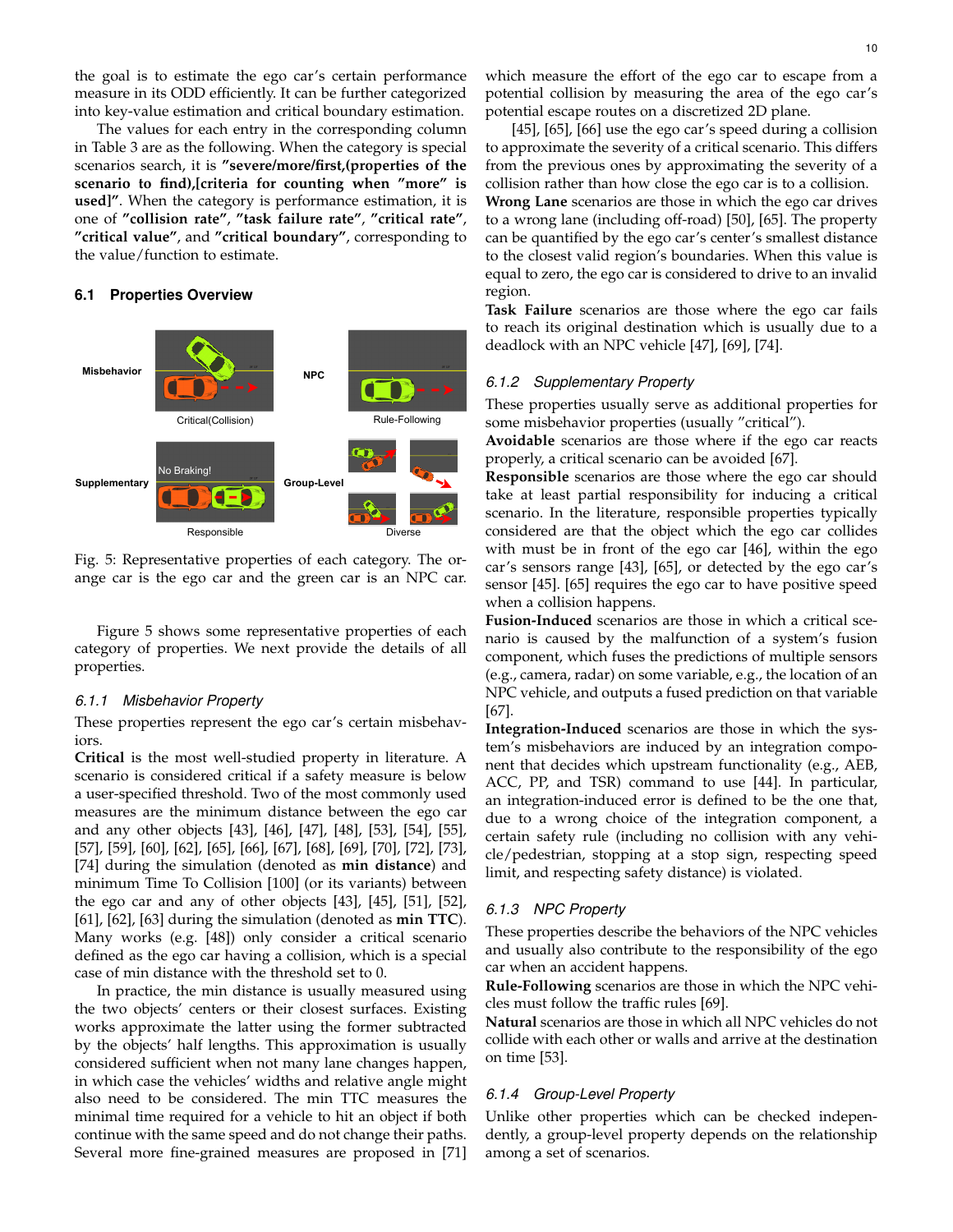**Diverse** is also usually used together with "critical". Many works try to find a set of diverse scenarios. However, there is no consensus regarding the definition of diversity. Diversity can be defined based on the scenario parameters, environment state, or system state during a simulation. [45], [46], [49], [61] define diverse scenarios to be those that have different scenario parameters. [50], [65] define those scenario parameters to be a certain distance away in a metric space. [66] defines diversity based on the overall dispersion of the scenario parameters. [55] defines diversity based on the distinct local minimum in the search space with respect to a critical value. In contrast, [57], [70], [70], [72], [73], [74] define diversity based on a subjective judgment of the environment state of the simulations. [72], [73], [74] additionally consider diversity based on simulation route/junction lane coverage.

#### *6.1.5 Other Property*

**Requirements Violating** scenarios are those that violate a subset of a set of user-specified requirements, which includes ego car should not collide, the sensor can detect visible objects within a specified time, localization error should not be too large for too long, the sensor-related fault should not lead to a system-level fault, and the vehicle does not brake unnecessarily or too often [56].

**Consistent with Description** scenarios are those reconstructed exactly following the descriptions in the selected police reports [49].

#### **6.2 Special Scenarios Search**

#### *6.2.1 More qualified scenarios*

Let  $\phi$  denote a specific condition during the simulation (e.g., the ego car collides with an NPC vehicle). Then, the goal of this category is to maximize the number of found concrete scenarios satisfying the condition:

$$
\mathbf{X}_{\text{fail}} = \{\mathbf{x} \in \mathbf{X} | f(\mathbf{x}) \in \phi\}
$$

**Algorithm Evaluation Metric** is usually the number of condition satisfying scenarios found. An open question is how to count this number. The counting is usually closely related to the diversity property used. One can count the number of runs satisfying the conditions [53], [59], [60], [63], [68], [71] (denoted as **All**). Alternatively, one can base on subjective judgement [44], [57], [70], [72], [73], [74] (denoted as **Subjective**); distinct spatial and speed trajectory of the ego car [67] (denoted as **Trajectory**); distinct scenario parameters [45], [46], [49], [61] (denoted as **Input**); distinct scenario parameters regions [55] (denoted as **Input Region**); distinct scenario parameters with certain distance among them [50], [65] (denoted as **Input Distance**); or scenario parameters dispersion [66] (denoted as **Input Dispersion**). Other than purely counting numbers, distribution of  $f(x)$  for all the run cases, the average critical values or collision rates for all the runs have also been widely used.

**System Evaluation Metric** is the same as algorithm evaluation metric since it reflects, given a fixed search budget, the number of qualified scenarios a system is found to have. Since the qualified scenarios are usually those where the system misbehaves, the more the system has, the worse it performs. However, a caveat is that the search algorithm may be good at finding qualified scenarios for some systems

but not for others. Thus, the number cannot be directly used to compare different systems' performance unless a certain coverage criterion has been achieved during the search process. This caveat also applies to other subcategories under special scenario search.

## *6.2.2 Scenarios with the best values*

The second category is to find a concrete scenario that has a minimum value of  $f(x)$  (e.g., min TTC):

$$
\mathbf{x}_{\min} = \argmin_{\mathbf{x}} f(\mathbf{x})
$$

Note  $f(x)$  can potentially be a multi-dimensional vector, in which case the goal becomes finding the best Pareto front. **Algorithm Evaluation Metric** is usually the minimum value itself e.g. min distance/min TTC [52], [62]. In the case of multiple objectives, hypervolume [43], [45], generational distance [45], and spread [45] have been used.

**System Evaluation Metric** is the minimum value  $f(x_{min})$ found which reflects the known worst-case performance of the system.

## *6.2.3 Quickly finding the first qualified scenario* The third category is to find the first qualified scenario

$$
\mathbf{x} \ s.t. \ f(\mathbf{x}) \in \phi
$$

using the smallest number of simulations.

**Algorithm Evaluation Metric** is the time/number of simulations it takes to find the first qualified scenario [51], [54], [56], [59].

**System Evaluation Metric** is the same as the algorithm evaluation metric. Usually, the faster a qualified scenario is found, the easier it is found for the system under test.

#### **6.3 Performance Estimation**

#### *6.3.1 Key-Value Estimation*

[47], [58] aim to estimate the probability of a system's collision/critical/task failure rate given an ODD.

$$
\mathbf{P}_{\text{fail}} = \mathbb{E}[\mathbb{1}\{f(\mathbf{x}) \notin \phi\}]
$$

Similarly, [64] estimates the criticality value (e.g., TTC) of the ego car given an ODD.

**Algorithm Evaluation Metric** is the number of iterations to achieve a stable estimation and the error of the estimation from the ground-truth.

**System Evaluation Metric** is the estimated key-value that reflects the ego car's average performance in the ODD.

#### *6.3.2 Critical Boundary Estimation*

[48] tries to find a safety-critical boundary in the search space. In other words, it finds a function  $g$  such that:

$$
g(x) = \begin{cases} 1, & \text{if } f(\mathbf{x}) \in \phi \\ 0, & \text{otherwise} \end{cases}
$$

The main challenge is that the computational complexity grows exponentially as the dimensions of the search space goes up.

**Algorithm Evaluation Metric** is the same as that in Key Value Estimation.

**System Evaluation Metric** is the estimated critical boundary.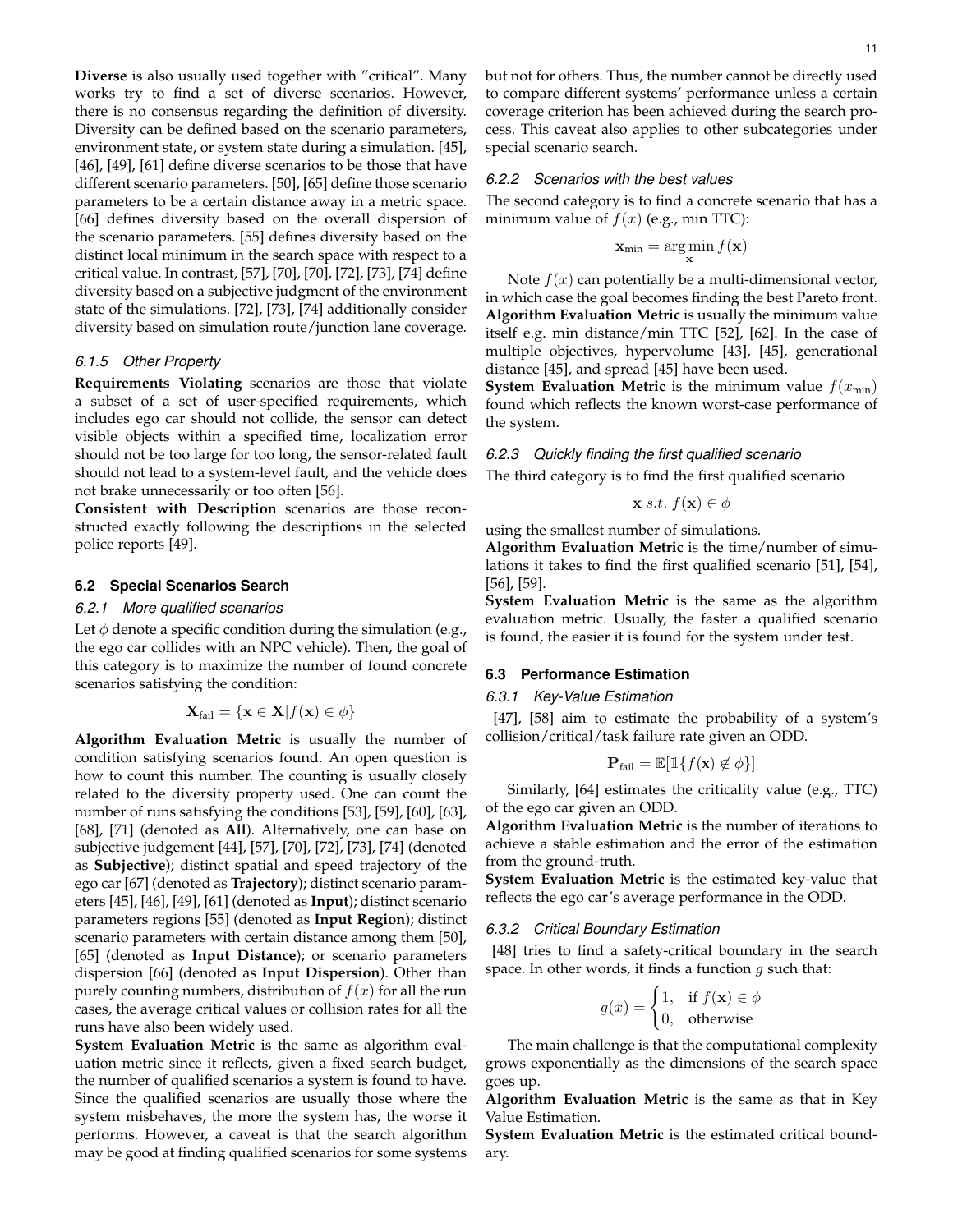#### **6.4 Discussion**

One question remains is regarding the choice of properties to be searched for. Existing works usually have their own requirements and reasoning regarding the inclusion or exclusion of certain properties. Some properties like "critical" are widely studied. Others like "avoidable" or "natural" have received much less attention. However, such properties might also be essential for the found scenarios to be more realistic and valuable. Besides, the properties might have trade-offs in practice. Exploration regarding the proper use of each property and its trade-offs can provide insights on when to use each and how to weigh each during the search process to meet one's requirements.

A closely related question is how to quantify each property such that the found scenarios are as expected. [101] provides a comprehensive review on different safety measures for "critical" along with the discussions of their pros and cons. It might be worth comparing the effects of using these different measures in the context of scenariobased testing in high-fidelity simulators.

Another question is about the definition of "diversity" both as a property and as the basis for the counting standard in "finding more qualified scenarios". Any diversity criteria can be formulated based on all the state information of test function, environment, and system from each simulation. If no universally accepted definition can be defined, then under what contexts each definition should be used needs to be explored. The concept of "diversity" is also closely related to the concept of "coverage". Finding diverse scenarios (based on certain criteria) during the search process is similar to achieving certain coverage criteria. Although there is no consensus regarding a good definition of coverage, [102] has conducted a high-level survey on existing literature about maximizing different coverage criteria. One potential direction along this line is to explore the impact of using different diversity/coverage criteria and justify the use of some of them under different settings.

#### **7 ALGORITHM FOR SPECIAL SCENARIO SEARCH**

In this section, we introduce the algorithms used to search parameters in **D** for special scenario search (Section 6.2). We first categorize the algorithms based on how adaptive they are into three categories: **non-adaptive**, **simulation-based adaptive**, and **step-based adaptive**, as shown in Table 5. A non-adaptive algorithm generates all the test functions at once. The algorithm does not need to access the information of the environment or system at all. A simulation-based adaptive algorithm generates a batch of test functions at a time and passes them to the scenario execution module to run. It then leverages the feedback to update its current state off-line and generates the next batch. Finally, a step-based adaptive algorithm usually generates one test function and constantly takes in feedback from the environment to update the current state of the test function at each simulation step.

#### **7.1 Non-Adaptive**

Non-adaptive algorithms generate all test functions at once based on certain criteria, e.g., being consistent with descriptions in police reports or maximizing routes coverage.

| Category         | Update   | Access | Algorithms                                                                                                                                                                                                        |
|------------------|----------|--------|-------------------------------------------------------------------------------------------------------------------------------------------------------------------------------------------------------------------|
| Non              | No       | No     | $[47]$ , $[49]$ , $[63]$ , $[71]$ , $[72]$                                                                                                                                                                        |
| Simulation Based | Off-line | Low.   | $[43]$ , $[44]$ , $[45]$ , $[46]$ , $[48]$<br>$[50]$ , $[51]$ , $[52]$ , $[54]$ , $[55]$<br>$[56]$ , $[57]$ , $[58]$ , $[60]$ , $[61]$<br>$[62]$ , $[64]$ , $[65]$ , $[66]$ , $[67]$<br>$[68]$ , [70], [73], [74] |
| Step Based       | Online   | High   | $[53]$ , [59], [69]                                                                                                                                                                                               |

TABLE 5: Comparison of different algorithm categories.

[49] applies standard natural language processing techniques to extract the conditions of the environment, road, and vehicles from police reports. It then plans the trajectories of involved vehicles to satisfy their extracted conditions as well as vehicle kinematics, and finally reconstructs the concrete scenarios based on the trajectories and the conditions. The underlying reasoning of using police reports is that an ADS is also likely to crash when the scenarios are dangerous for human drivers. [63] formulates an ontology and uses it to generate critical scenarios for an AEB in a car following scenario. To reduce the total number of generated scenario vectors, the algorithm flattens the ontology before applying t-wise combinatorial testing [103]. To avoid generating invalid scenarios (e.g., NPC vehicles with overlapping initial positions), it imposes constraints during the generation process. [71] tries to generate more critical scenarios by directly changing the policy of a couple of vehicles closest to the ego car for three seconds by making them rush to the ego car via setting their orientation and acceleration. [72] also aims to find more critical scenarios. It proposes a new route coverage metric to categorize routes on a given map and then tests APOLLO on the representative routes from each category.

#### *7.1.1 Discussion*

Non-adaptive algorithms generate challenging scenarios based on different sources, e.g., police reports, expertdesigned ontology, and dangerous actions or route coverage based on domain knowledge. All of these sources have pros and cons. For example, police reports [49] cover the common difficult scenarios for human drivers, but they are not necessarily as difficult for ADSS. Expert-designed ontology [63] heavily relies on the expert's knowledge. The design also needs to balance completeness and computational feasibility. Expert-designed dangerous actions [71] can create critical scenarios easily but at the same time are limited to the situations in which other vehicles are aggressive. Route coverage [72] focuses only on the route level but does not consider the behaviors of other objects. Because of the different pros and cons, one potential direction is to combine multiple sources to generate scenarios that address the issues from any single source.

#### **7.2 Simulation-Based Adaptive**

Simulation-based adaptive algorithms usually run for several rounds. At each round, they learn from the feedback of a batch of simulation runs in the scenario execution module and generate a new batch of scenarios to run. Based on the methodology used, they can be categorized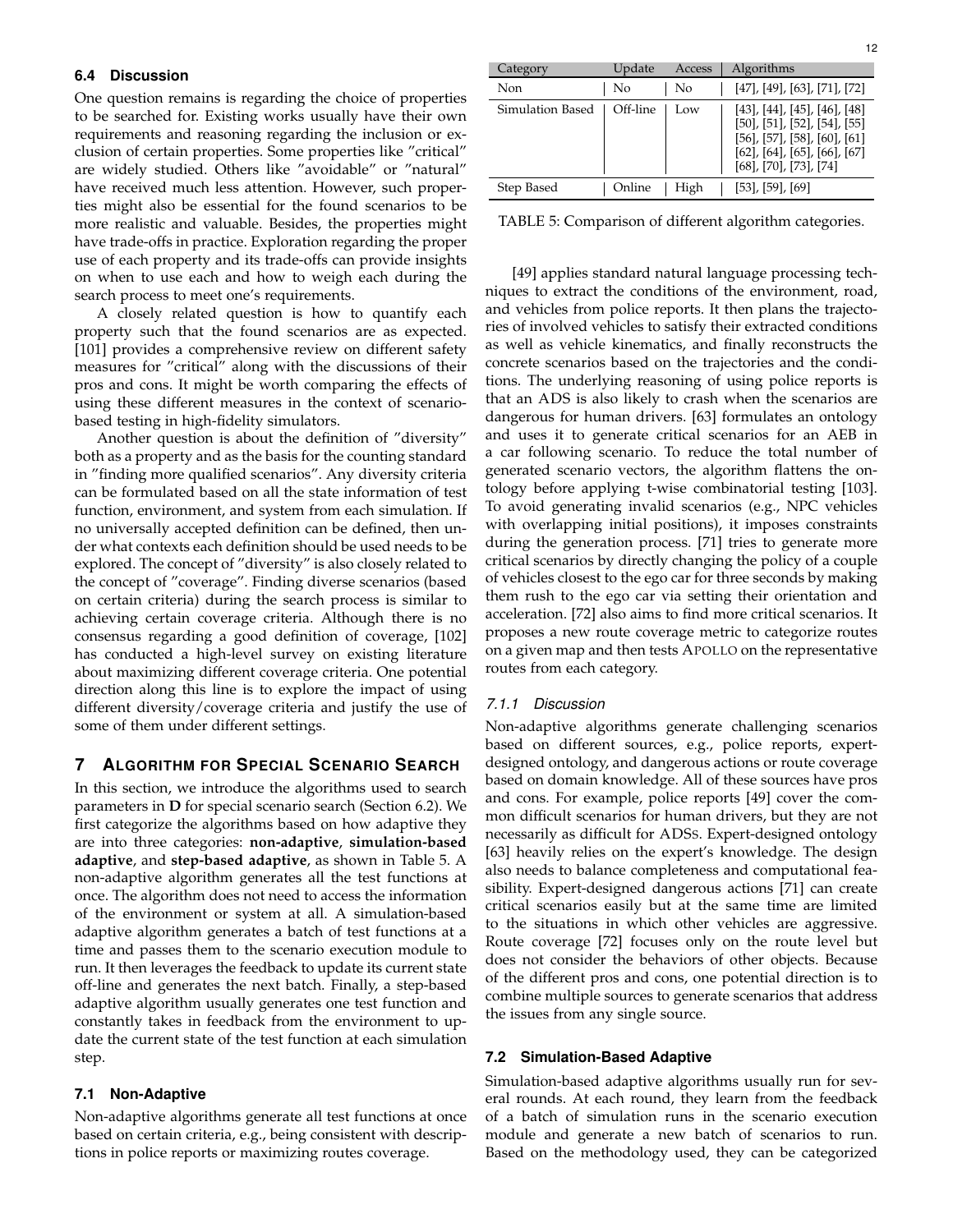into **Evolutionary Algorithm** (**EA**), **Simulated Annealing** (**SA**), **Autoregressive Model** (**ARM**), **Bayesian Optimization** (**BO**), **Coverage and Local Search** (**CLS**), and **Other**.

#### *7.2.1 Evolutionary Algorithm*

Evolutionary algorithm is popular because it is intuitive, easy to implement, and effective even if the search space is high-dimensional and the number of data points is relatively small. On the flip side, EA lacks any theoretical convergence guarantee and sometimes requires extra efforts to tune the hyper-parameters. There are two types of EA used in the literature: Genetic Algorithm (GA) and Differential Evolution (DE). We first show the routines of a typical EA and then introduce how the literature design each step in the context of ADS testing.



Fig. 6: The general workflow of a typical EA.

As shown in Figure 6, an EA first generates initial scenario vectors and evaluates them. Each generation repeats the process of selecting parent scenario vectors, applying crossover and mutation on the chosen scenario vectors, and evaluating the fitness scores of the mutated scenario vectors. Existing works using EA differ in how they adapt each procedure for achieving their particular testing objectives.

**Initialization** A good initialization function for EA can usually generate a diverse initial population. Most works use random sampling [43], [50], [52], [57], [62], [67], [70], [74]. To improve the coverage of the search space, [45] uses t-wise combinatorial testing [103] for the discrete fields and [44], [45] select the continuous fields for the initial population by maximizing their average pairwise euclidean distance. Similarly, [65] uses random sampling while making sure every sample is a certain distance away from the rest in a metric space.

**Evaluation** The evaluation step takes in a list of scenario vectors and returns their corresponding fitness scores. The fitness function is designed based on the properties to look for. There are two forms of fitness function: singledimensional and multi-dimensional.

A **single-dimensional fitness function** returns either one objective value or a weighted sum of several objective values. Focus on finding critical scenarios, [52], [57], [62], [74] minimize min TTC, min distance, or min distance subtracted by the ego car's minimum stopping distance. [70] minimizes the maximum distance the ego car can drive without collision. [50] tries to find wrong lane violations, so it maximizes the ego car's deviation from the lane center. [65] designs two fitness functions for finding critical scenarios and wrong-lane scenarios, respectively. It uses min distance, ego car's speed at collision, and NPC vehicle's distance to the ego car's camera's view for the former, and ego car's deviation from lane center as well as its distance to closest wrong lane and sidewalk for the later. While [67] also considers min distance, it additionally designs a

A **multi-dimensional fitness function** returns a multidimensional vector with each dimension being an objective value. It is usually preferred when the scenarios are expected to achieve several objectives at the same time. [43] looks for scenarios where a pedestrian is within the view of an FCW but still collided by the ego car at high speed. Its fitness function thus consists of min TTC, ego car's speed at collision, and min distance for a pedestrian to the FCW's warning area. Similarly, [45] tries to find scenarios where an AEB recognizes a moving object but fails to brake and collides with an NPC object at high speed. Its fitness function thus consists of min distance, speed of ego car at collision, and confidence of the detection. In contrast, [44] aims to find integration component induced failures of an ADAS, which is defined by an unsafe action from one upstream component being selected to dominate a safe action from another upstream component. The fitness function consists of branch coverage of the integration component, failure distance of a certain violation, and unsafe overriding distance of the integration component.

**Survival** After the evaluation, a subset of the scenario vectors is selected at each generation to survive and serve as the candidates for parent selection. Typically, the ones with the best fitness scores among the last generation and the current generation are kept [43], [44], [45], [65], [67]. In contrast, other less greedy methods only keep the scenario vectors of the current generation [50], [57], [74]. To increase exploration further, [70] only keeps those that can generate new route coverage of the ego car.

**Parent Selection** Parent selection is responsible for selecting the parent scenario vectors used to generate the current scenario vectors. It usually balances between exploration and exploitation. Many works [43], [44], [45], [65], [67], [74] use binary tournament selection [104], which creates duplicates of previous scenario vectors, randomly selects twice the number of needed parents, pairs them up, and selects the one from each pair with a higher fitness score. [57] uses roulette selection which selects parents from the existing scenario vectors with probability proportional to their fitness scores. Since [62] uses DE, it has a very different parent selection step. In particular, it samples three scenario vectors, adds the first two's difference to the third, and selects the third one as a parent paired with the scenario vector from the last generation. Unlike the others, [70] does not have parent selection nor crossover. Instead, it keeps a priority queue consisting of scenario vectors to mutate from directly.

**Crossover** A crossover operation randomly mixes two scenario vectors to interpolate two existing scenario vectors. The underlying motivation is that the interpolation of two fit scenario vectors should also be fit. Generic crossover method like simulated binary crossover (SBX) [105] is widely used [43], [44], [45], [65], [67]. [74] uses two-point crossover. Other works adapt the crossover to apply at the level of certain parameters groups. For example, [57] exchanges parameters associated with two NPC vehicles belonging to two scenario vectors. [50] recombines or redistributes road segments of two road networks.

**Mutation** Mutation is applied to increase diversity. Polyno-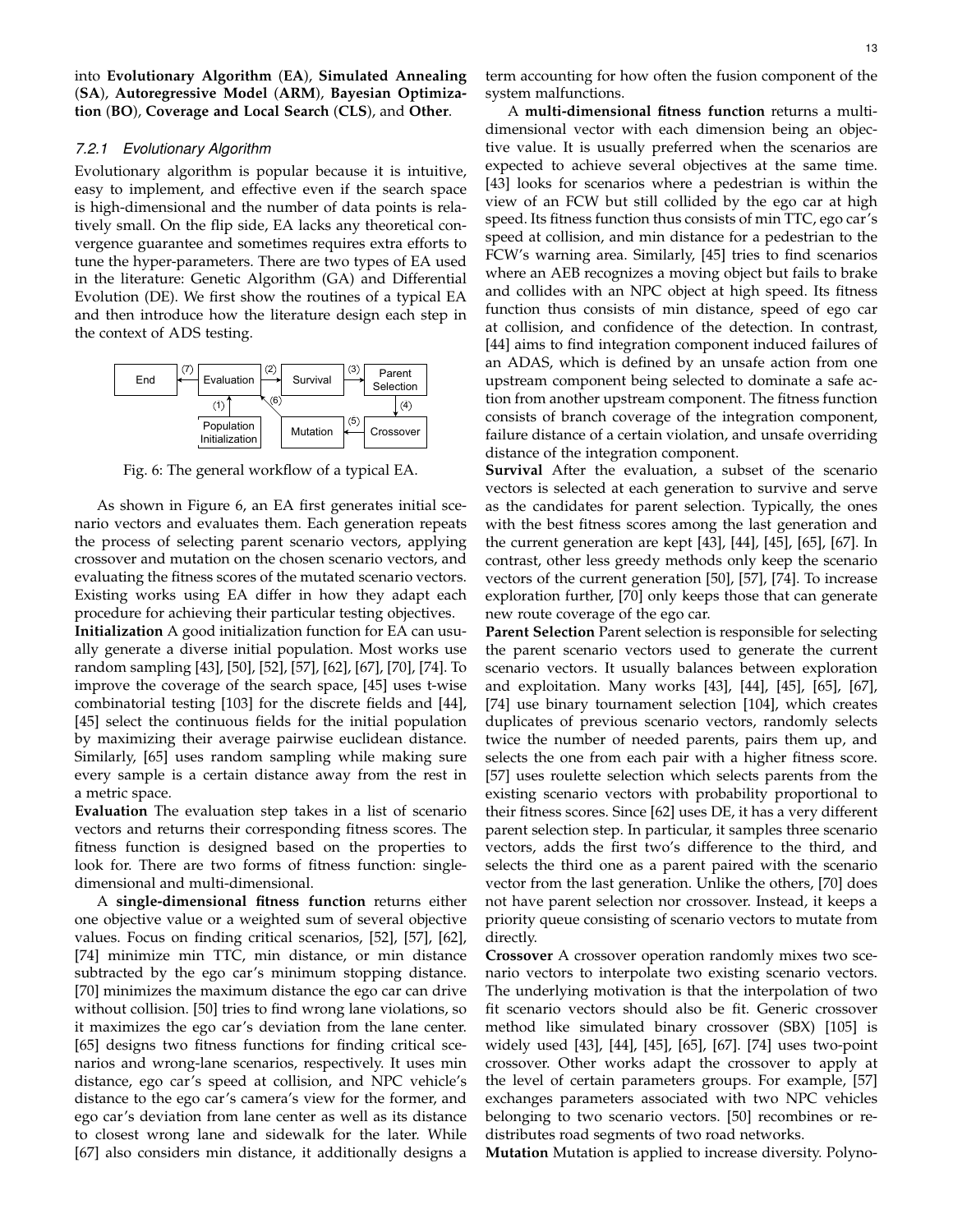mial mutation [106] is widely used [43], [44], [45], [65], [67]. [74] uses gaussian mutation. Several other works design more specialized mutations. For example, [57] resamples the value of a randomly chosen field. [50] replaces road segments with new ones. [70] designs four types of special mutations for mutating the location of an NPC vehicle.

**Additional Steps** Additional steps have been sometimes used in combination with a basic EA to improve performance further. Usually, the additional steps are used to filter further or select the scenario vectors generated from the crossover and mutation steps. For example, [50] uses the Jaccard Index of road segments [107] to filter out similar scenario vectors. [45] trains a decision tree (DT) classifier to predict critical scenarios every several generations. It filters out those scenario vectors classified into the noncritical leaves, which have less critical scenarios than the non-critical ones. [43] trains three Neural Networks (NNs) to predict three objective values, respectively. It filters out those scenarios with worse predicted objectives than the previous best scenario vector's objectives. [65] generates more scenario vectors in the crossover and mutation steps with scenario vectors similar to the already found critical scenarios filtered out and chooses the top ones based on the prediction confidence of an actively trained binary NN classifier predicting critical scenarios. Unlike the previous works, it has an extra mutation step where the top scenario vectors are applied constrained gradient-guided mutations to be made more critical. Unlike other works, [57] uses two GAs: a global one and a local one. The global one is a regular GA used to promote diversity. The local one aims to promote finding more critical scenarios by using the most critical scenario vectors found so far as the initial population. It also has a restart process that is triggered during the global GA when the fitness score does not improve. This process samples a new initial population and makes sure it is far away from the existing scenario vectors to promote diversity.

#### *7.2.2 Simulated Annealing*

Simulated Annealing is very similar to EA. As shown in Figure 7, the key difference is that SA does not have parent selection and crossover. Besides, it decides whether to keep the original scenario vector at the survival step based on an acceptance function.



Fig. 7: The general workflow of a typical SA.

**Initialization** [51] uses random sampling. Both [46] and [56] use t-wise combinatorial testing to generate the initial test cases. The highest ranked scenarios (based on their respective objective functions) are selected.

**Evaluation** The process is similar to GA, except the fitness score is called objective value. [51] focuses on finding critical scenarios and uses min TTC as the only objective. To find critical scenarios which are likely to be the ego car's responsibility, [46] minimizes min distance, maximizes ego car's speed, and minimizes other objects' distance to the camera view in the objective function. [56] adopts objective function corresponding to its goal of finding requirement violating scenarios (see Section 6.1.5).

**Survival** The replacement of each scenario vector by its mutated one is decided based on an acceptance function:

$$
\mathbf{P}(r', r, t) = \begin{cases} 1, & \text{if } r < r' \\ \exp\left(\frac{-(r'-r)}{t}\right), & \text{otherwise} \end{cases}
$$

where  $r'$  is the current objective value,  $r$  is the previous objective value, and  $t$  is a temperature value which usually linearly decreases as time goes by. The acceptance function essentially says that if the mutated scenario vector has a better objective value, it will replace the original scenario vector. Otherwise, the replacement is based on a probability decreasing over time.

**Mutation** [46], [51], [56] mutate a scenario vector by sampling the perturbation from a zero-mean normal distribution. [51] further shrinks the sphere (from which new scenario vectors are allowed to be sampled from) around the current scenario vector over time as suggested in [108] to increase convergence speed.

#### *7.2.3 Coverage and Local Search*

CLS first generates some initial scenario vectors satisfying a certain coverage criterion and then conducts a local search based on the results.

[66] tries to cover the search space and finds critical scenarios at the same time. To promote more coverage, it applies t-wise combinatorial testing for the discrete fields and Halton sampling [109] for the continuous fields. To promote finding critical scenarios, the algorithm generates scenarios by applying random mutation for those with the smallest min distance so far.

[73] aims to find more critical scenarios. It first categorizes routes from a map based on a junction lane pair metric and chooses the representatives from each category as the routes to run. The algorithm then tries to find more critical scenarios by applying a bisection search on parameters associated with NPC vehicles for each representative route with the min distance as the objective function.

#### *7.2.4 Autoregressive Model*

[60] aims to find more critical scenarios in a cyclist crossing street scenario. The algorithm represents the traffic scenarios with a series of autoregressive building blocks [110] based on expert knowledge and generates diverse scenarios by sampling from the joint distribution of these blocks. The optimization is formulated in the RL terminologies. In particular, the action space is the scenario vector search space D, and the state space consists of the ego car's route and target speed. The reward is a weighted sum of min distance, if a collision happens, and the distance between the cyclist's initial location to the ego car's projected route. The first two terms promote collisions from happening, and the last term prevents the cyclist's initial location from being on the ego car's trajectory. Unlike a regular DRL, each state is sampled rather than transited from the last state. Each field of the scenario vector is modeled by a normal distribution, and its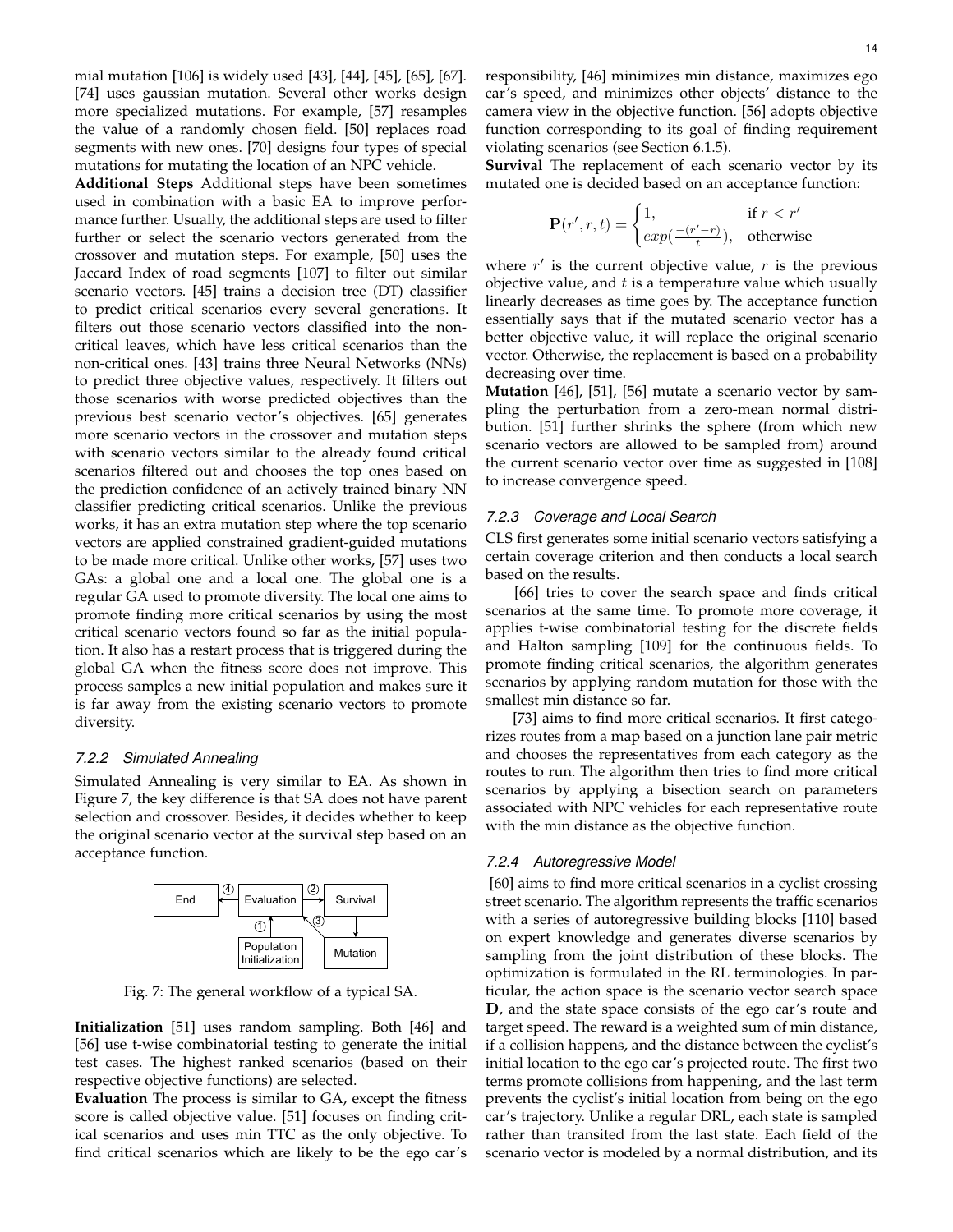conditional probability inference is modeled by a NN taking in state and relevant action variables (based on the expert designed autoregressive model).

#### *7.2.5 Bayesian Optimization*

[54] tries to find a critical scenario using the shortest time in an unprotected right turn scenario. It uses Bayesian Optimization (BO) [111] to optimize the policy of an NPC vehicle and a pedestrian. At each time step, the policy decides the location and speed of both NPCs for the next time step. The algorithm uses Gaussian Process (GP) to model the cost function (which predicts the min distance based on the current NPCs' policy) and queries the policy for the next time step by maximizing the expected improvement at the current time step.

[55] aims to find more critical scenarios in an occluded pedestrian crossing street scenario. It also applies BO with the acquisition function being the expected improvement in terms of min distance. Its key difference with [54] is that the GP takes in NPC's initial condition rather than NPC's control policy. Besides, to find more diverse critical scenarios, after finding a critical scenario, it eliminates the corresponding local minimum from the search space and restarts a new search process from the other regions.

#### *7.2.6 Other*

[61] conducts an optimization search to find diverse, critical scenarios for an ACC in a car following scenario. The algorithm consists of an exploration stage and an exploitation stage. At each round, if the current scenario's min TTC is smaller than the previous scenario, the algorithm enters the exploration stage. Otherwise, it enters the exploration stage or the exploitation stage based on a specified probability. At the exploration stage, it applies the analytic hierarchy method [112] to determine the importance value of each feature. Each field's importance value is then used to determine the mutation magnitude for that field. At the exploitation stage, the algorithm generates a scenario vector by interpolating the most sparse and dangerous search groups (clustered by DBSCAN [113]).

[68] tries to find more diverse, critical scenarios in a pedestrian crossing street scenario. It first trains a RealNVP [114] (a flow-based model for likelihood inference) using a dataset and uses it as a prior generative model. At each round, the algorithm applies natural evolution strategy [115], a gradient-based sampling procedure, to minimize min distance as well as the current model's probability to promote finding critical and diverse scenarios. The algorithm then uses all the data so far to update the generative model with weighted likelihood maximization [116] having the weight being a weighted sum of min distance and the scenario's probability in the prior distribution, which essentially weights more on frequently happening, critical scenarios.

#### *7.2.7 Discussion*

In general, EA and SA are considered scalable with respect to the dimensionality of the search space and have been shown to be effective from several dimensions to several hundred dimensions search space [65]. In contrast, both ARM [60] and BO [55] suffer from scalability issues. In particular, [60] relies on expert knowledge to design the graph of the autoregressive model, which becomes infeasible when the number of variables grows up. Standard BO has been known to suffer from scalability, although there are recent efforts to apply BO for high dimensional space [117], [118]. It might be worth exploring if the scalable BO variations can be applied to ADS testing and outperform EA and SA based algorithms.

[51] compares a standard EA with a standard SA, and shows the superiority of EA. However, it is not clear if this holds in general across scenarios and algorithm variations. Besides, both EA and SA have many design choices for each procedure, as shown in Section 7.2.1 and Section 7.2.2, and it is not clear which design is the best under which setting. A systematic comparison and ablation study is needed.

#### **7.3 Step Based Adaptive**

A step-based adaptive algorithm updates an agent controlling certain objects in the simulator (e.g.acceleration of an NPC vehicle) at each time step. We have observed that DRL is the only algorithm in this category.

#### *7.3.1 Deep Reinforcement Learning*

DRL has been widely used to learn a policy for an NPC vehicle or several NPC vehicles to influence the ego car to be more likely to misbehave over time. Existing works using DRL differ in terms of architecture, state space, action space, and reward.



Fig. 8: The general workflow of a typical RL with actor-critic architecture.

**Architecture** All the works use different variations of an actor-critic architecture (Figure 8). This architecture uses a DNN for policy function (actor) and value function (critic), respectively. At a high level, the workflow of the architecture is: 1. the actor takes an action. 2. the environment updates the state based on the action and the current state. 3. the environment returns a reward to the critic. 4. the critic uses the reward to update its value function and returns the feedback to the actor which also updates its policy.

Existing works differ in what concrete architecture to use and how to model the actor. In particular, [59] uses A2C [119] to model a leading NPC vehicle. [53] uses Multi-Agent DDPG [120] to model each NPC vehicle as a DDPG agent separately. [69] uses Ensemble DDPG [121] to model all NPC vehicles with multiple DDPGs to promote diversity.

**State Space** The state space is usually designed based on the state information of the ego car and NPC vehicles. The state space of [53] consists of the locations of all vehicles. [69] additionally includes their speed. [59] additionally includes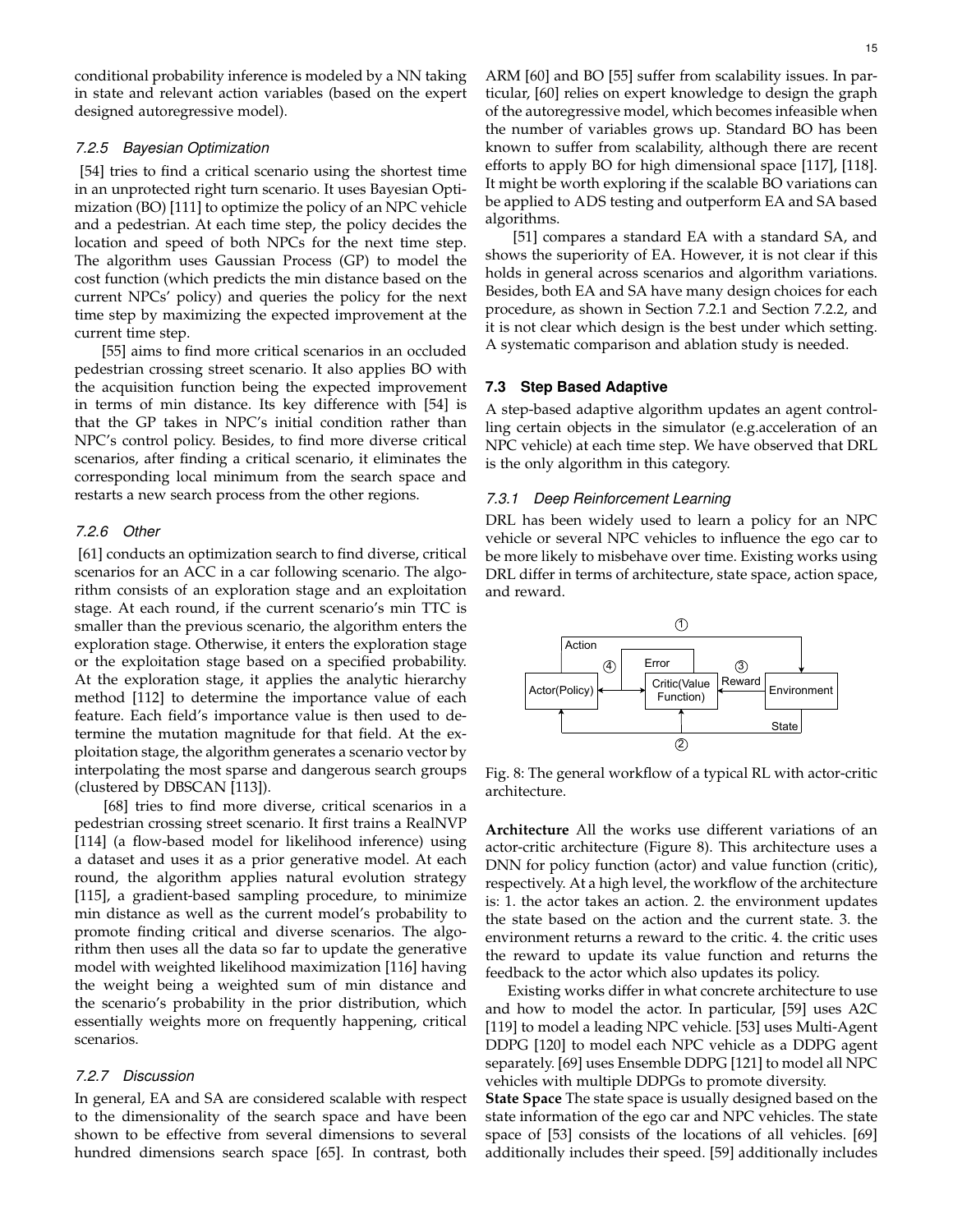the acceleration of the ego car while modeling the NPC vehicles' locations and speed in a relative measure with respect to the ego car.

**Action Space** The action space consists of variables through which an agent exerts influence on the simulation environment. It usually consists of the acceleration of NPC vehicles [59], [69]. In contrast, the action space of [53] is each NPC vehicle's relative distance to a reference trajectory.

**Reward** The reward function is designed to train one or several agents' behavior such that the final scenarios satisfy certain desirable properties. [59] focuses on finding critical scenarios, so it only uses the min time headway as the reward function. In addition to consider scenarios being critical, [69] also considers the ego car's task failure (e.g., failing to finish lane-change). It thus designs the ego car's component reward for NPC vehicles to be

$$
-r_{ego} = \begin{cases} -100, & \text{if a lane-change is finished} \\ 50, & \text{if a collision happened} \\ -0.1v_{ego}, & \text{otherwise} \end{cases}
$$

To ensure NPC vehicle follow traffic rules, [69] penalizes the traffic-rule violating behaviors of each NPC vehicle. [53] models each NPC vehicle's behavior separately and assigns more rewards to the one that contributes more to an ego car's collision. To estimate each NPC's contribution, it reruns scenarios where the ego car encounters a collision using different subsets of the NPC vehicles. For each NPC vehicle that has been considered being a contributor, the magnitude of its contribution depends on its min distance to the ego car. To promote natural scenarios, [53] rewards the NPC vehicle with a smaller distance to a reference trajectory and at a higher speed.

#### *7.3.2 Discussion*

For a DRL method to be efficient for a general application, good designs of architectures, state space, action space as well as the reward function are necessary, if not sufficient. However, in the ADS testing field, it is still unclear what combination of architecture, reward function, state space, and action space is optimal for a given system and scenario since existing works have not provided comprehensive ablation studies nor compared against each other. A potential direction is to conduct an in-depth analysis of these designs and their pros and cons under different settings.

## **8 ALGORITHM FOR PERFORMANCE ESTIMATION**

In this section, we introduce the algorithms used to search parameters in **D** for performance estimation (Section 6.3). The algorithms are either non-adaptive or simulation-based adaptive.

#### **8.1 Non-Adaptive**

#### *8.1.1 Monte Carlo*

[47] tries to estimate two AEB systems collision rates and conflict rates in a right-turn at T-junction scenario. It first conducts crash data analysis on an in-depth junction accident dataset and identifies distinct groups of critical scenarios using a clustering method called Partitioning Around Medoids [122], which is chosen due to its robustness against

outliers and ability to cope with categorical data. [47] then applies Monte Carlo sampling on the search space designed based on a chosen cluster and evaluates the ego car's collision rate and conflict rate.

#### **8.2 Simulation Based Adaptive**

#### *8.2.1 Bayesian Optimization*

[48] tries to efficiently find critical class decision boundaries in the search space for an ACC in an NPC vehicle cutin scenario. It models the probability of a scenario vector inducing a collision using a GP. At each round, the algorithm samples new scenario vectors with the maximum predictive variance. In other words, the scenario vectors falling into the model's most uncertain region are selected. To speed up the boundary search process, it also limits the new samples which have input predictive probabilities close to the decision boundary (i.e., regions with 50% estimated collision probability).

#### *8.2.2 Importance Sampling*

Since the naive Monte Carlo method is usually considered prohibitively inefficient in rare-event estimation, [58] applies Importance Sampling (IS) to estimate OPENPILOT's collision rate in a highway scenario. In particular, it applies adaptive multilevel splitting to estimate the optimal importance sampling distribution. The central idea is to break the estimation of the collision rate into the product of a sequence of conditional probabilities:

$$
\mathbf{P}[f(x) < \epsilon] = \prod_{k=1}^{K} \mathbf{P}[f(x) < \epsilon_k \mid f(x) < \epsilon_{k-1}]
$$

where  $f(x)$  is the min distance and  $\epsilon = \epsilon_K ... < \epsilon_k < \epsilon_{k-1}$ ...  $\langle \epsilon_0 = \infty \rangle$  is a sequence of thresholds. The algorithm gradually decreases  $\epsilon_k$  as k increases while keeping the number of scenario vectors having values smaller than  $\epsilon_{k-1}$ being equal to  $\rho N$  where  $\rho \in (0,1)$  is a coefficient, and N is the number of samples at each round. The kept scenario vectors are used to resample  $N$  candidate scenario vectors and are then applied random walk (with a specified kernel) for several steps to generate the scenario vectors to run next.

#### *8.2.3 Other*

[64] tries to estimate critical value for CARLA PID in an NPC vehicle cut-in scenario. The algorithm first generates the initial scenario vectors via stratified sampling, which randomly samples one representative for each region in the search space. After evaluating these scenario vectors, the algorithm samples each new scenario vector with probability proportional to its interpolated critical value (e.g., min TTC). The algorithm finally terminates if the estimated critical values associated with the latest sampled scenario vectors become stable.

#### **8.3 Discussion**

The works on performance estimation are relatively sparse in the context of system-level testing in a high-fidelity simulator. One potential direction is adapting the techniques from the works on component-level testing in a numeric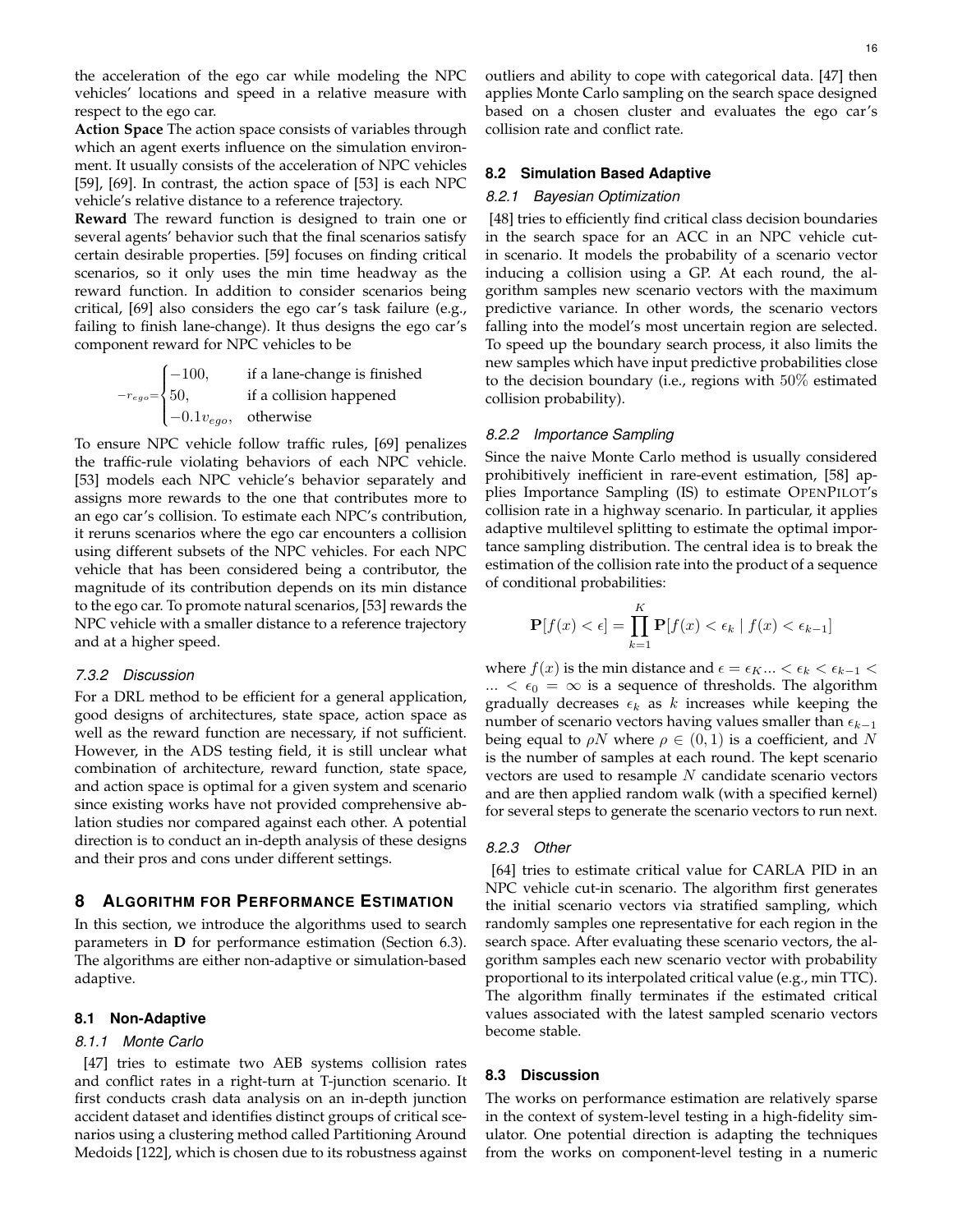simulation or 2D simulator. For example, IS and its variations have been widely used in component-level ADS testing [123], [124], [125], [126], [127], [128], [129], [130], [131], [132], [133]. Besides, other techniques like rapid-exploring random trees (RRT) [134] and variants of sequential Monte Carlo sampling (SMC) [135], [136] have also been explored at component-level. It is worth exploring how to apply these methods in the context of system-level testing in a highfidelity simulator, and seeing how transferable they will be as well as how to potentially adapt them if necessary.

## **9 RELATED WORK**

In this section, we compare the current work with some existing surveys related to ADS testing. Note that since the field of ADS testing moves very fast, many works come after these surveys so the overlapping of the reviewed works is relatively limited.

[137] proposes a taxonomy on testing methods for ADAS and reviews relevant methods at a high level. [138] analyzes the application of simulations for ADS validation based on a 3-circles model [139] and summarizes relevant works at a high level. In contrast to these two works, we focus on presenting and comparing concrete systems, scenario parameters, testing objectives, and algorithms in depth. [140] provides an overview of each procedure of scenario-based testing and reviews works for each procedure separately. In contrast, we review works that implement the entire testing pipeline. [4] surveys methods on scenario-based testing for ADS. It compare methods at the category level while we compare methods at the individual work level. [5] reviews software verification and validation of autonomous cars. It covers simulation environments and mutation testing, corner cases and adversarial examples, fault injection, software safety cages, techniques for cyber-physical systems, and formal methods. In contrast, we focus on a more specific topic, scenario-based ADS testing in high-fidelity simulation in much more profound depth. [141] reviews widely used algorithms for black-box safety validation. It focuses on presenting the general algorithms, while we present the algorithms along with other components (e.g., simulators, systems, scenario parameters, and testing objectives) in the context of ADS testing. A concurrent work [142] provides a systematic taxonomy for finding critical scenarios in general. In contrast, we focus on scenario-based testing in high-fidelity simulators.

#### **10 CHALLENGES AND FUTURE DIRECTIONS**

Based on our review of the literature as well as our discussions at the end of each section, we identify the following challenges and future directions regarding different components in Figure 4.

**System and Environment:** As discussed in Section 4.3, a fundamental challenge of using simulation is the gap between the virtual world and the real world. Efforts on quantifying the gaps under different settings and mitigating the gaps are needed. The former can inform a tester what extent of errors (w.r.t. the corresponding testing results in the real world) one can expect from the testing results in a simulation environment. The latter helps to scale up the **Construct Scenario:** As discussed in Section 5.6, a comparison of different parametrization is highly desirable. In essence, a good search space should optimally trade off the coverage of the functional scenario (through fine-grained parametrization) and tractability (for efficient search).

**Testing Objective:** As discussed in Section 6.4, it is important to systematically identify the desirable properties for each setting of ODD and functionality to test as well as understanding their trade-offs in practice.

**Algorithm:** Regarding the search algorithm, many challenges and potential directions have been discussed earlier in Section 7.1.1, Section 7.2.7, Section 7.3.2, and Section 8.3. One common observation for all the categories of algorithms is the lack of comparisons and systematic ablation studies. The causes are the limited accessibility of the available ADSS or ADASS as well as the simulators, and the lack of consensus regarding the algorithm's evaluation metric. A benchmark is needed for researchers and practitioners to compare the existing methods and easily evaluating the performance of newly developed algorithms.

Besides the aforementioned directions, another observation is that the most majority of works reviewed treat the system under test as a black-box. This allows the proposed method to be system independent. On the flip side, it also limits their use of the system internal information during the simulation, which might greatly aid the performance improvement of the algorithm as well as the analysis of the root causes. One potential direction is to apply some whitebox or grey-box testing techniques for the same problems.

## **11 CONCLUSION**

In this work, we study a generic formulation of scenariobased testing in high-fidelity simulators and conduct a literature review on relevant works. We further discuss the open challenges and promising research directions. We hope this work can provide a nice introduction to the state-of-theart on this topic and inspire future work.

#### **REFERENCES**

- [1] CARSURANCE, "29 must-know self-driving statistics (2020 edition)," 2021. [Online]. Available: https://carsurance.net/ blog/self-driving-car-statistics/
- [2] N. Kalra and S. M. Paddock, *Driving to Safety: How Many Miles of Driving Would It Take to Demonstrate Autonomous Vehicle Reliability?* RAND Corporation, 2016. [Online]. Available: http://www.jstor.org/stable/10.7249/j.ctt1btc0xw
- [3] Waymo, "Waymo safety report," https://storage.googleapis.com/waymouploads/files/documents/safety/2021-03-waymo-safetyreport.pdf, February 2021.
- [4] S. Riedmaier, T. Ponn, D. Ludwig, B. Schick, and F. Diermeyer, "Survey on scenario-based safety assessment of automated vehicles," *IEEE Access*, vol. 8, pp. 87 456–87 477, 2020.
- [5] N. Rajabli, F. Flammini, R. Nardone, and V. Vittorini, "Software verification and validation of safe autonomous cars: A systematic literature review," *IEEE Access*, vol. 9, pp. 4797–4819, 2021.
- [6] S. International, "J3016 taxonomy and definitions for terms related to driving automation systems for on-road motor vehicles," 2021.
- [7] "Baidu apollo team (2017), apollo: Open source autonomous https://github.com/ApolloAuto/apollo, accessed: 2019-02-11.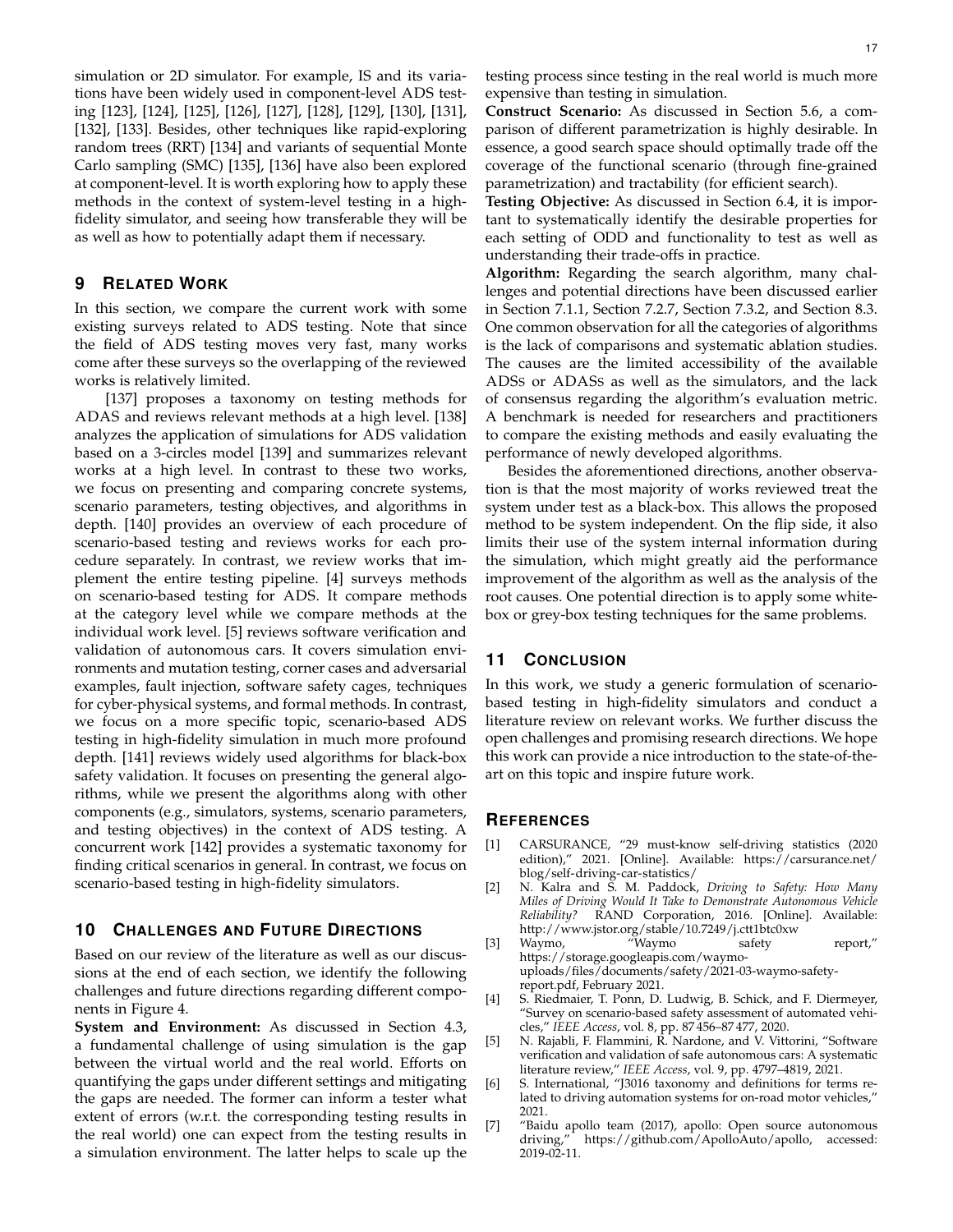- [8] T. A. Foundation, "Autoware: Open-source software for urban autonomous driving." [Online]. Available: https://github.com/ CPFL/Autoware
- [9] Wikipedia, "Can bus," 2021. [Online]. Available: https: //en.wikipedia.org/wiki/CAN\_bus
- [10] S. Wang and Z. Su, "Metamorphic testing for object detection systems," *CoRR*, vol. abs/1912.12162, 2019. [Online]. Available: http://arxiv.org/abs/1912.12162
- [11] Z. Q. Zhou and L. Sun, "Metamorphic testing of driverless cars," *Commun. ACM*, vol. 62, no. 3, p. 61–67, Feb. 2019. [Online]. Available: https://doi.org/10.1145/3241979
- [12] S. Shalev-Shwartz, S. Shammah, and A. Shashua, "On a formal model of safe and scalable self-driving cars," *CoRR*, vol. abs/1708.06374, 2017. [Online]. Available: http: //arxiv.org/abs/1708.06374
- [13] S. Wang, K. Pei, J. Whitehouse, J. Yang, and S. Jana, "Formal security analysis of neural networks using symbolic intervals," in *27th USENIX Security Symposium (USENIX Security 18)*. Baltimore, MD: USENIX Association, 2018. [Online]. Available: https://www.usenix.org/conference/ usenixsecurity18/presentation/wang-shiqi
- [14] W. Shiqi, K. Pei, W. Justin, J. Yang, and S. Jana, "Efficient formal safety analysis of neural networks," in *32nd Conference on Neural Information Processing Systems (NIPS)*, Montreal, Canada, 2018.
- [15] S. Wang, H. Zhang, K. Xu, X. Lin, S. Jana, C.-J. Hsieh, and Z. Kolter, "Beta-crown: Efficient bound propagation with perneuron split constraints for complete and incomplete neural network verification," *arXiv preprint arXiv:2103.06624*, 2021.
- [16] Y. Cao, C. Xiao, B. Cyr, Y. Zhou, W. Park, S. Rampazzi, Q. A. Chen, K. Fu, and Z. M. Mao, "Adversarial sensor attack on lidar-based perception in autonomous driving," in *Proceedings of the 2019 ACM SIGSAC Conference on Computer and Communications Security*, ser. CCS '19, 2019, p. 2267–2281. [Online]. Available: https://doi.org/10.1145/3319535.3339815
- [17] Y. Tian, K. Pei, S. Jana, and B. Ray, "Deeptest: Automated testing of deep-neural-network-driven autonomous cars," in *Proceedings of the 40th International Conference on Software Engineering*, ser. ICSE '18, 2018, p. 303–314. [Online]. Available: https://doi.org/10.1145/3180155.3180220
- [18] M. Zhang, Y. Zhang, L. Zhang, C. Liu, and S. Khurshid, "Deeproad: Gan-based metamorphic testing and input validation framework for autonomous driving systems," in *2018 33rd IEEE/ACM International Conference on Automated Software Engineering (ASE)*, 2018, pp. 132–142.
- [19] K. Eykholt, I. Evtimov, E. Fernandes, B. Li, A. Rahmati, C. Xiao, A. Prakash, T. Kohno, and D. Song, "Robust physical-world attacks on deep learning visual classification," in *2018 IEEE/CVF Conference on Computer Vision and Pattern Recognition*, 2018, pp. 1625–1634.
- [20] Y. Zhao, H. Zhu, R. Liang, Q. Shen, S. Zhang, and K. Chen, "Seeing isn't believing: Towards more robust adversarial attack against real world object detectors," in *Proceedings of the 2019 ACM SIGSAC Conference on Computer and Communications Security*, ser. CCS '19, 2019, p. 1989–2004. [Online]. Available: https://doi.org/10.1145/3319535.3354259
- [21] T. Sato, J. Shen, N. Wang, Y. J. Jia, X. Lin, and Q. A. Chen, "Dirty road can attack: Security of deep learning based automated lane centering under physical-world attack," 2021.
- H. Zhou, W. Li, Y. Zhu, Y. Zhang, B. Yu, L. Zhang, and C. Liu, "Deepbillboard: Systematic physical-world testing of autonomous driving systems," *CoRR*, vol. abs/1812.10812, 2018. [Online]. Available: http://arxiv.org/abs/1812.10812
- [23] J. Shen, J. Won, Z. Chen, and Q. A. Chen, "Drift with Devil: Security of Multi-Sensor Fusion based Localization in High-Level Autonomous Driving under GPS Spoofing," in *29th USENIX Security Symposium*, August 2020. [Online]. Available: https://www.usenix.org/conference/ usenixsecurity20/presentation/shen
- [24] Y. Jia, Y. Lu, J. Shen, Q. A. Chen, H. Chen, Z. Zhong, and T. Wei, "Fooling detection alone is not enough: Adversarial attack against multiple object tracking," in *International Conference on Learning Representations*, 2020. [Online]. Available: https://openreview.net/forum?id=rJl31TNYPr
- [25] J. Wang, A. Pun, J. Tu, S. Manivasagam, A. Sadat, S. Casas, M. Ren, and R. Urtasun, "Advsim: Generating safety-critical scenarios for self-driving vehicles," *ArXiv*, vol. abs/2101.06549, 2021.
- [26] J. Tu, H. Li, X. Yan, M. Ren, Y. Chen, M. Liang, E. Bitar, E. Yumer, and R. Urtasun, "Exploring adversarial robustness of multisensor perception systems in self driving," 01 2021.
- [27] R. Rana, M. Staron, C. Berger, J. Hansson, M. Nilsson, and F. Törner, "Early verification and validation according to iso 26262 by combining fault injection and mutation testing," in *Software Technologies*, J. Cordeiro and M. van Sinderen, Eds. Berlin, Heidelberg: Springer Berlin Heidelberg, 2014, pp. 164–179.
- [28] Z. Chen, G. Li, K. Pattabiraman, and N. DeBardeleben, "¡i¿binfi¡/i¿: An efficient fault injector for safety-critical machine learning systems," in *Proceedings of the International Conference for High Performance Computing, Networking, Storage and Analysis*, ser. SC '19. New York, NY, USA: Association for Computing Machinery, 2019. [Online]. Available: https: //doi.org/10.1145/3295500.3356177
- [29] S. Jha, S. S. Banerjee, T. Tsai, S. K. S. Hari, M. B. Sullivan, Z. T. Kalbarczyk, S. W. Keckler, and R. K. Iyer, "Ml-based fault injection for autonomous vehicles: A case for bayesian fault injection," *CoRR*, vol. abs/1907.01051, 2019. [Online]. Available: http://arxiv.org/abs/1907.01051
- [30] Y. Fu, A. Terechko, T. Bijlsma, P. J. L. Cuijpers, J. Redegeld, and A. O. Örs, "A retargetable fault injection framework for safety validation of autonomous vehicles," in *2019 IEEE International Conference on Software Architecture Companion (ICSA-C)*, 2019, pp. 69–76.
- [31] S. Jha, S. S. Banerjee, J. Cyriac, Z. T. Kalbarczyk, and R. K. Iyer, "Avfi: Fault injection for autonomous vehicles," *2018 48th Annual IEEE/IFIP International Conference on Dependable Systems and Networks Workshops (DSN-W)*, Jun 2018. [Online]. Available: http://dx.doi.org/10.1109/DSN-W.2018.00027
- [32] D. Rao, P. Pathrose, F. Huening, and J. Sid, *An Approach for Validating Safety of Perception Software in Autonomous Driving Systems*, 10 2019, pp. 303–316.
- [33] A. H. M. Rubaiyat, Y. Qin, and H. Alemzadeh, "Experimental resilience assessment of an open-source driving agent," *CoRR*, vol. abs/1807.06172, 2018. [Online]. Available: http: //arxiv.org/abs/1807.06172
- [34] G. R. Pennock, B. Vedder, B. J. Svensson, J. Vinter, and M. Jonsson, "Automated testing of ultrawideband positioning for autonomous driving," *Journal of Robotics*, 2020.
- [35] D. Garrido, L. Ferreira, J. Jacob, and D. C. Silva, "Fault injection, detection and treatment in simulated autonomous vehicles, in *Computational Science – ICCS 2020*, V. V. Krzhizhanovskaya, G. Zavodszky, M. H. Lees, J. J. Dongarra, P. M. A. Sloot, S. Brissos, ´ and J. Teixeira, Eds. Cham: Springer International Publishing, 2020, pp. 471–485.
- [36] C. Brogle, C. Zhang, K. L. Lim, and T. Bräunl, "Hardwarein-the-loop autonomous driving simulation without real-time constraints," *IEEE Transactions on Intelligent Vehicles*, vol. 4, no. 3, pp. 375–384, 2019.
- [37] S. Chen, Y. Chen, S. Zhang, and N. Zheng, "A novel integrated simulation and testing platform for self-driving cars with hardware in the loop," *IEEE Transactions on Intelligent Vehicles*, vol. 4, no. 3, pp. 425–436, 2019.
- [38] S. Ulbrich, T. Menzel, A. Reschka, F. Schuldt, and M. Maurer, "Defining and substantiating the terms scene, situation, and scenario for automated driving," in *2015 IEEE 18th International Conference on Intelligent Transportation Systems*, 2015, pp. 982–988.
- [39] T. Menzel, G. Bagschik, and M. Maurer, "Scenarios for development, test and validation of automated vehicles," *CoRR*, vol. abs/1801.08598, 2018. [Online]. Available: http: //arxiv.org/abs/1801.08598
- [40] G. Bagschik, T. Menzel, and M. Maurer, "Ontology based scene creation for the development of automated vehicles," in *2018 IEEE Intelligent Vehicles Symposium, IV 2018, Changshu, Suzhou, China, June 26-30, 2018*. IEEE, 2018, pp. 1813–1820. [Online]. Available: https://doi.org/10.1109/IVS.2018.8500632
- [41] B. Kitchenham and S. Charters, "Guidelines for performing systematic literature reviews in software engineering," 2007.
- [42] C. Wohlin, "Guidelines for snowballing in systematic literature studies replication in software engineering," in *Proceedings of the 18th international conference on evaluation and assessment in software engineering*, 2014, pp. 1–10.
- [43] R. Ben Abdessalem, S. Nejati, L. C. Briand, and T. Stifter, "Testing advanced driver assistance systems using multi-objective search and neural networks," in *2016 31st IEEE/ACM International Conference on Automated Software Engineering (ASE)*, 2016, pp. 63–74.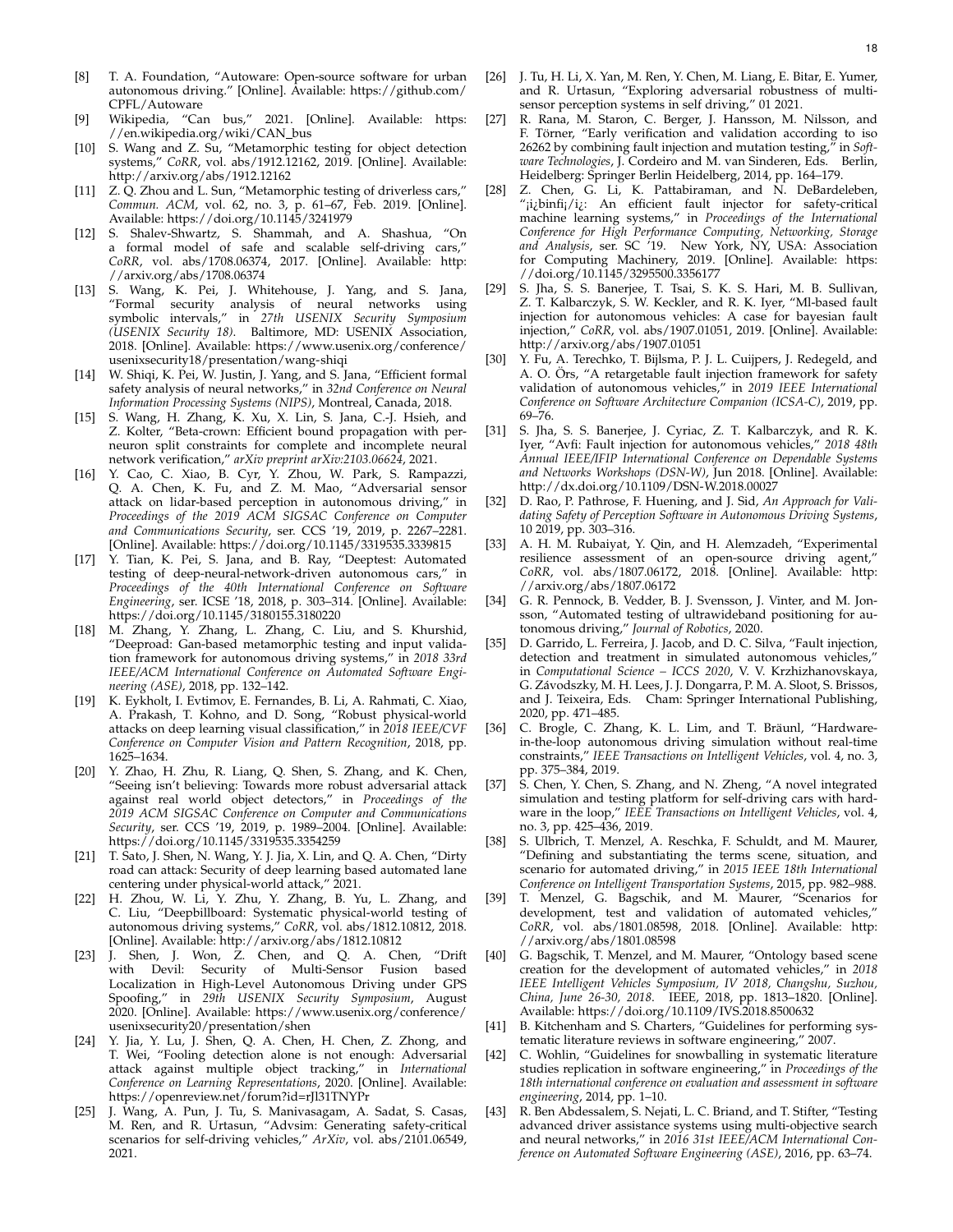- [44] R. Ben Abdessalem, A. Panichella, S. Nejati, L. C. Briand, and T. Stifter, "Testing autonomous cars for feature interaction failures using many-objective search," in *2018 33rd IEEE/ACM International Conference on Automated Software Engineering (ASE)*, 2018, pp. 143–154.
- [45] R. Ben Abdessalem, S. Nejati, L. C. Briand, and T. Stifter, "Testing vision-based control systems using learnable evolutionary algorithms," in *2018 IEEE/ACM 40th International Conference on Software Engineering (ICSE)*, 2018, pp. 1016–1026.
- [46] C. E. Tuncali, G. Fainekos, H. Ito, and J. Kapinski, "Sim-atav: Simulation-based adversarial testing framework for autonomous vehicles," in *Proceedings of the 21st International Conference on Hybrid Systems: Computation and Control (Part of CPS Week)*, ser. HSCC '18. New York, NY, USA: Association for Computing Machinery, 2018, p. 283–284. [Online]. Available: https://doi.org/10.1145/3178126.3187004
- [47] P. Nitsche, R. Welsh, A. Genser, and P. Thomas, "A novel, modular validation framework for collision avoidance of automated vehicles at road junctions," in *2018 21st International Conference on Intelligent Transportation Systems (ITSC)*, 2018, pp. 90–97.
- [48] J. Zhou and L. del Re, "Safety verification of adas by collision-free boundary searching of a parameterized catalog," in *2018 Annual American Control Conference (ACC)*, 2018, pp. 4790–4795.
- [49] A. Gambi, T. Huynh, and G. Fraser, "Generating effective test cases for self-driving cars from police reports," in *Proceedings of the 2019 27th ACM Joint Meeting on European Software Engineering Conference and Symposium on the Foundations of Software Engineering*, ser. ESEC/FSE 2019. New York, NY, USA: Association for Computing Machinery, 2019, p. 257–267. [Online]. Available: https://doi.org/10.1145/3338906.3338942
- [50] A. Gambi, M. Mueller, and G. Fraser, "Automatically testing selfdriving cars with search-based procedural content generation," in *Proceedings of the 28th ACM SIGSOFT International Symposium on Software Testing and Analysis*, ser. ISSTA 2019. New York, NY, USA: Association for Computing Machinery, 2019, p. 318–328. [Online]. Available: https://doi.org/10.1145/3293882.3330566
- [51] F. Klück, M. Zimmermann, F. Wotawa, and M. Nica, "Performance comparison of two search-based testing strategies for adas system validation," in *Testing Software and Systems*, C. Gaston, N. Kosmatov, and P. Le Gall, Eds. Cham: Springer International Publishing, 2019, pp. 140–156.
- [52] F. Klück, M. Zimmermann, F. Wotawa, and M. Nica, "Genetic algorithm-based test parameter optimization for adas system testing," in *2019 IEEE 19th International Conference on Software Quality, Reliability and Security (QRS)*, 2019, pp. 418–425.
- [53] A. Wachi, "Failure-scenario maker for rule-based agent using multi-agent adversarial reinforcement learning and its application to autonomous driving," in *IJCAI*, 03 2019.
- [54] Y. Abeysirigoonawardena, F. Shkurti, and G. Dudek, "Generating adversarial driving scenarios in high-fidelity simulators," in *2019 International Conference on Robotics and Automation (ICRA)*, 2019, pp. 8271–8277.
- [55] B. Gangopadhyay, S. Khastgir, S. Dey, P. Dasgupta, G. Montana, and P. Jennings, "Identification of test cases for automated driving systems using bayesian optimization," in *2019 IEEE Intelligent Transportation Systems Conference (ITSC)*, 2019, pp. 1961–1967.
- [56] C. E. Tuncali, G. Fainekos, D. V. Prokhorov, H. Ito, and J. Kapinski, "Requirements-driven test generation for autonomous vehicles with machine learning components," *IEEE Transactions on Intelligent Vehicles*, vol. 5, pp. 265–280, 2020.
- [57] G. Li, Y. Li, S. Jha, T. Tsai, M. Sullivan, S. K. S. Hari, Z. Kalbarczyk, and R. Iyer, "Av-fuzzer: Finding safety violations in autonomous driving systems," in *2020 IEEE 31st International Symposium on Software Reliability Engineering (ISSRE)*, 2020, pp. 25–36.
- [58] J. Norden, M. O'Kelly, and A. Sinha, "Efficient blackbox assessment of autonomous vehicle safety," *CoRR*, vol. abs/1912.03618, 2019. [Online]. Available: http://arxiv.org/abs/ 1912.03618
- [59] S. Kuutti, S. Fallah, and R. Bowden, "Training adversarial agents to exploit weaknesses in deep control policies," 05 2020, pp. 108– 114.
- [60] W. Ding, B. Chen, M. Xu, and D. Zhao, "Learning to collide: An adaptive safety-critical scenarios generating method," 10 2020, pp. 2243–2250.
- [61] B. Zhu, P. Zhang, J. Zhao, and W. Deng, "Hazardous scenario enhanced generation for automated vehicle testing based on

optimization searching method," *IEEE Transactions on Intelligent Transportation Systems*, pp. 1–11, 2021.

- [62] A. Bussler, L. Hartjen, R. Philipp, and F. Schuldt, "Application of evolutionary algorithms and criticality metrics for the verification and validation of automated driving systems at urban intersections," in *2020 IEEE Intelligent Vehicles Symposium (IV)*, 2020, pp. 128–135.
- [63] Y. Li, J. Tao, and F. Wotawa, "Ontology-based test generation for automated and autonomous driving functions," *Information and Software Technology*, vol. 117, p. 106200, 2020. [Online]. Available: https://www.sciencedirect.com/science/article/pii/ S0950584918302271
- M. S. Alam, "Automatic generation of critical driving scenarios," *Dissertation*, 2020.
- [65] Z. Zhong, G. Kaiser, and B. Ray, "Neural network guided evolutionary fuzzing for finding traffic violations of autonomous vehicles," 09 2021.
- [66] M. R, M. A, P. M, S. L, and Z. D., "Paracosm: A test framework for autonomous driving simulations. fundamental approaches to software engineering," in *Fundamental Approaches to Software Engineering: 24th International Conference, FASE 2021*, 2021, pp. 172–195.
- [67] Z. Zhong, Z. Hu, S. Guo, X. Zhang, Z. Zhong, and B. Ray, "Detecting safety problems of multi-sensor fusion in autonomous driving," *CoRR*, vol. abs/2109.06404, 2021. [Online]. Available: https://arxiv.org/abs/2109.06404
- [68] W. Ding, B. Chen, B. Li, K. J. Eun, and D. Zhao, "Multimodal safety-critical scenarios generation for decision-making algorithms evaluation," in *2021 International Conference on Robotics and Automation (ICRA)*, 2021.
- [69] B. Chen, X. Chen, O. Wu, and L. Li, "Adversarial evaluation of autonomous vehicles in lane-change scenarios," *IEEE Transactions on Intelligent Transportation Systems*, pp. 1–10, 2021.
- [70] Z. Hu, S. Guo, Z. Zhong, and K. Li, "Coverage-based scene fuzzing for virtual autonomous driving testing," *ArXiv*, vol. abs/2106.00873, 2021.
- [71] Z. Ghodsi, S. K. S. Hari, I. Frosio, T. Tsai, A. Troccoli, S. W. Keckler, S. Garg, and A. Anandkumar, "Generating and characterizing scenarios for safety testing of autonomous vehicles," *CoRR*, vol. abs/2103.07403, 2021. [Online]. Available: https://arxiv.org/abs/2103.07403
- [72] Y. Tang, Y. Zhou, F. Wu, Y. Liu, J. Sun, W. Huang, and G. Wang, "Route coverage testing for autonomous vehicles via map modeling," in *2021 IEEE International Conference on Robotics and Automation (ICRA)*. IEEE, 2021, pp. 11 450–11 456.
- [73] Y. Tang, Y. Zhou, Y. Liu, J. Sun, and G. Wang, "Collision avoidance testing for autonomous driving systems on complete maps," in *2021 IEEE Intelligent Vehicles Symposium (IV)*. IEEE, 2021, pp. 179–185.
- [74] Y. Tang, Y. Zhou, T. Zhang, F. Wu, Y. Liu, and G. Wang, "Systematic testing of autonomous driving systems using maptopology-based scenario coverage, *The 36th IEEE/ACM International Conference on Automated Software Engineering New Ideas and Emerging Results*, 2021. [Online]. Available: https://ntutangyun.github.io/ static/media/Systematic%20Testing%20of%20Autonomous% 20Driving%20Systems%20Using%20Map%20Topology-Based% 20Scenario\%20Classification.3ad82bdd.pdf
- [75] CommaAI, "Openpilot," 2021. [Online]. Available: https: //github.com/commaai/openpilot
- [76] A. Dosovitskiy, G. Ros, F. Codevilla, A. Lopez, and V. Koltun, "CARLA: An open urban driving simulator," ser. Proceedings of Machine Learning Research, S. Levine, V. Vanhoucke, and K. Goldberg, Eds., vol. 78. PMLR, 13–15 Nov 2017, pp. 1–16. [Online]. Available: http://proceedings.mlr.press/v78/ dosovitskiy17a.html
- [77] E. Leurent, "An environment for autonomous driving decisionmaking," https://github.com/eleurent/highway-env, 2018.
- [78] P. Kaur, S. Taghavi, Z. Tian, and W. Shi, "A survey on simulators for testing self-driving cars," *CoRR*, vol. abs/2101.05337, 2021. [Online]. Available: https://arxiv.org/abs/2101.05337
- [79] F. Rosique, P. J. Navarro, C. Fernández, and A. Padilla, "A systematic review of perception system and simulators for autonomous vehicles research," *Sensors*, vol. 19, no. 3, 2019. [Online]. Available: https://www.mdpi.com/1424-8220/19/3/ 648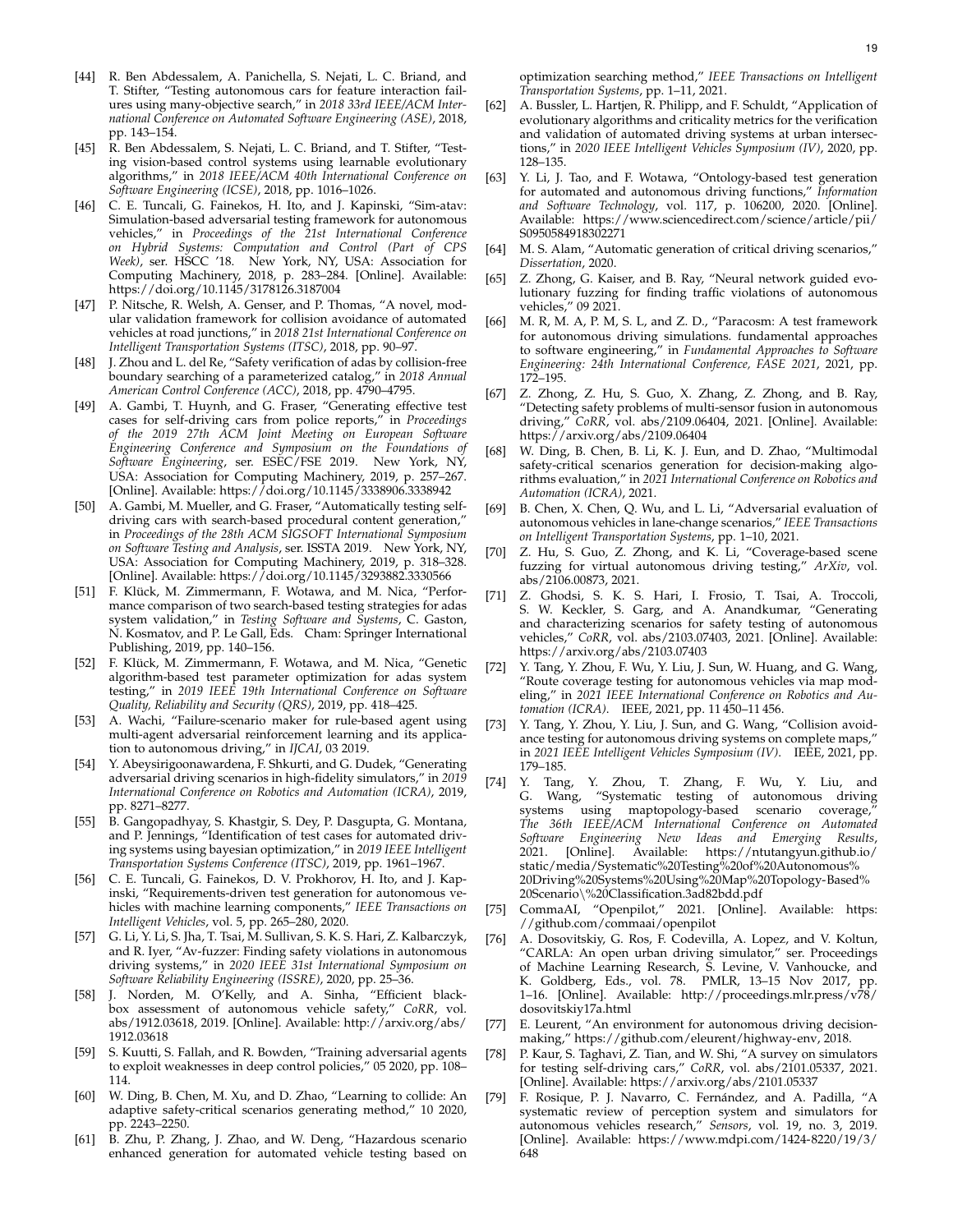- [80] P. Kaur, S. Taghavi, Z. Tian, and W. Shi, "A survey on simulators for testing self-driving cars," 01 2021.
- [81] Y. Kang, H. Yin, and C. Berger, "Test your self-driving algorithm: An overview of publicly available driving datasets and virtual testing environments," *IEEE Transactions on Intelligent Vehicles*, vol. 4, no. 2, pp. 171–185, 2019.
- [82] G. Rong, B. H. Shin, H. Tabatabaee, Q. Lu, S. Lemke, M. Možeiko, E. Boise, G. Uhm, M. Gerow, S. Mehta, E. Agafonov, T. H. Kim, E. Sterner, K. Ushiroda, M. Reyes, D. Zelenkovsky, and S. Kim, "SVL Simulator: A High Fidelity Simulator for Autonomous Driving," *arXiv e-prints*, p. arXiv:2005.03778, May 2020.
- [83] S. Shah, D. Dey, C. Lovett, and A. Kapoor, "Airsim: High-fidelity visual and physical simulation for autonomous vehicles," *CoRR*, vol. abs/1705.05065, 2017. [Online]. Available: http://arxiv.org/abs/1705.05065
- Webots, "http://www.cyberbotics.com," open-source Mobile Robot Simulation Software. [Online]. Available: http://www. cyberbotics.com
- [85] P. Maul, M. Mueller, F. Enkler, E. Pigova, T. Fischer, and L. Stamatogiannakis, "BeamNG.tech Technical Paper," 2021.
- [86] Y. Marketakis, M. Tzanakis, and Y. Tzitzikas, "Prescan: Towards automating the preservation of digital objects," 01 2009, pp. 404– 411.
- [87] I. A. GmbH, "Carmaker."
- [88] V. S. GmbH, "Virtual test drive (vtd)."
- [89] Nvidia, "Nvidia drive sim."
- [90] Epic Games, "Unreal engine." [Online]. Available: https: //www.unrealengine.com
- [91] J. K. Haas, "A history of the unity game engine," 2014.
- [92] P. E. Hart, N. J. Nilsson, and B. Raphael, "A formal basis for the heuristic determination of minimum cost paths," *IEEE Transactions on Systems Science and Cybernetics*, vol. 4, no. 2, pp. 100–107, 1968.
- [93] K. H. Ang, G. Chong, and Y. Li, "Pid control system analysis, design, and technology," *IEEE Transactions on Control Systems Technology*, vol. 13, no. 4, pp. 559–576, 2005.
- [94] E. Wan and R. Van Der Merwe, "The unscented kalman filter for nonlinear estimation," in *Proceedings of the IEEE 2000 Adaptive Systems for Signal Processing, Communications, and Control Symposium (Cat. No.00EX373)*, 2000, pp. 153–158.
- [95] D. Chen, B. Zhou, V. Koltun, and P. Krähenbühl, "Learning by cheating," in *Conference on Robot Learning (CoRL)*, 2019.
- [96] C. R. D. Intelligence, "Active driving assistance systems:test results and design recommendations," 2020. [Online]. Available: https: //data.consumerreports.org/wp-content/uploads/2020/11/ consumer-reports-active-driving-assistance-systems-november-16-202061 pdf
- [97] Z. Kalal, K. Mikolajczyk, and J. Matas, "Forward-backward error: Automatic detection of tracking failures," *International Conference on Pattern Recognition*, 2010. [Online]. Available: http://kahlan. eps.surrey.ac.uk/featurespace/tld/Publications/2010\_icpr.pdf
- [98] M. Bojarski, D. W. del Testa, D. Dworakowski, B. Firner, B. Flepp, P. Goyal, L. D. Jackel, M. Monfort, U. Muller, J. Zhang, X. Zhang, J. Zhao, and K. Zieba, "End to end learning for self-driving cars," *ArXiv*, vol. abs/1604.07316, 2016.
- [99] C. Chen, A. Seff, A. Kornhauser, and J. Xiao, "Deepdriving: Learning affordance for direct perception in autonomous driving," in *2015 IEEE International Conference on Computer Vision (ICCV)*, 2015, pp. 2722–2730.
- [100] S. Naseralavi, N. Nadimi, M. Saffarzadeh, and A. R. Mamdoohi, "A general formulation for time-to-collision safety indicator," *Proceedings of the ICE - Transport*, vol. 166, pp. 294–304, 10 2013.
- [101] S. S. Mahmud, L. Ferreira, M. S. Hoque, and A. Tavassoli, "Application of proximal surrogate indicators for safety evaluation: A review of recent developments and research needs," *IATSS Research*, vol. 41, no. 4, pp. 153–163, 2017. [Online]. Available: https://www.sciencedirect.com/science/article/pii/ S0386111217300286
- [102] Z. Tahir and R. Alexander, "Coverage based testing for v&v and safety assurance of self-driving autonomous vehicles: A systematic literature review," in *2020 IEEE International Conference On Artificial Intelligence Testing (AITest)*. Los Alamitos, CA, USA: IEEE Computer Society, aug 2020, pp. 23–30. [Online]. Available: https://doi.ieeecomputersociety.org/ 10.1109/AITEST49225.2020.00011
- [103] D. Kuhn, D. Wallace, and A. Gallo, "Software fault interactions and implications for software testing," *IEEE Transactions on Software Engineering*, vol. 30, no. 6, pp. 418–421, 2004.
- [104] T. Blickle and L. Thiele, "A mathematical analysis of tournament selection," in *Proceedings of the 6th International Conference on Genetic Algorithms*. San Francisco, CA, USA: Morgan Kaufmann Publishers Inc., 1995, p. 9–16.
- [105] R. Agrawal, K. Deb, and R. Agrawal, "Simulated binary crossover for continuous search space," *Complex Systems*, vol. 9, 06 2000.
- [106] K. Deb and S. Agrawal, ""a niched-penalty approach for constraint handling in genetic algorithms"," in *Artificial Neural Nets and Genetic Algorithms*. Springer, 1999, pp. 235–243. [Online]. Available: https://doi.org/10.1007/978-3-7091-6384-9 40
- [107] L. Hamers, Y. Hemeryck, G. Herweyers, M. Janssen, H. Keters, R. Rousseau, and A. Vanhoutte, "Similarity measures in scientometric research: The jaccard index versus salton's cosine formula," *Inf. Process. Manag.*, vol. 25, pp. 315–318, 1989.
- [108] L. M., *Simulated Annealing Algorithms for Continuous Global Optimization*. Springer, Boston, MA, 2002.
- [109] G. Rote and R. Tichy, "Quasi-monte-carlo methods and the dispersion of point sequences," *Mathematical and Computer Modelling*, vol. 23, no. 8, pp. 9–23, 1996. [Online]. Available: https://www.sciencedirect.com/science/article/pii/ 0895717796000362
- [110] A. van den Oord, N. Kalchbrenner, and K. Kavukcuoglu, "Pixel recurrent neural networks," *CoRR*, vol. abs/1601.06759, 2016. [Online]. Available: http://arxiv.org/abs/1601.06759
- [111] B. Shahriari, K. Swersky, Z. Wang, R. P. Adams, and N. de Freitas, "Taking the human out of the loop: A review of bayesian optimization," *Proceedings of the IEEE*, vol. 104, no. 1, pp. 148–175, 2016.
- [112] Q. Xia, J. Duan, F. Gao, Q. Hu, and Y. He, "Test scenario design for intelligent driving system ensuring coverage and effectiveness, *International Journal of Automotive Technology*, vol. 19, pp. 751–758, 08 2018.
- [113] M. Ester, H.-P. Kriegel, J. Sander, and X. Xu, "A density-based algorithm for discovering clusters in large spatial databases with noise," ser. KDD'96. AAAI Press, 1996, p. 226–231.
- [114] L. Dinh, J. Sohl-Dickstein, and S. Bengio, "Density estimation using real NVP," *CoRR*, vol. abs/1605.08803, 2016. [Online]. Available: http://arxiv.org/abs/1605.08803
- [115] D. Wierstra, T. Schaul, J. Peters, and J. Schmidhuber, "Natural evolution strategies," in *2008 IEEE Congress on Evolutionary Computation (IEEE World Congress on Computational Intelligence)*, 2008, pp. 3381–3387.
- [116] S. X. Wang, "Maximum weighted likelihood estimation," Ph.D. dissertation, University of British Columbia, 2001. [Online]. Available: https://open.library.ubc.ca/collections/ ubctheses/831/items/1.0090880
- [117] S. Rana, C. Li, S. Gupta, V. Nguyen, and S. Venkatesh, "High dimensional Bayesian optimization with elastic Gaussian process," in *Proceedings of the 34th International Conference on Machine Learning*, ser. Proceedings of Machine Learning Research, D. Precup and Y. W. Teh, Eds., vol. 70. PMLR, 06–11 Aug 2017, pp. 2883– 2891.
- [118] R. Moriconi, M. P. Deisenroth, and K. S. S. Kumar, "Highdimensional bayesian optimization using low-dimensional feature spaces," 2020.
- [119] V. Mnih, A. P. Badia, M. Mirza, A. Graves, T. Lillicrap, T. Harley, D. Silver, and K. Kavukcuoglu, "Asynchronous methods for deep reinforcement learning," in *Proceedings of The 33rd International Conference on Machine Learning*, ser. Proceedings of Machine Learning Research, M. F. Balcan and K. Q. Weinberger, Eds., vol. 48. New York, New York, USA: PMLR, 20–22 Jun 2016, pp. 1928–1937. [Online]. Available: https://proceedings.mlr.press/v48/mniha16.html
- [120] R. Lowe, Y. Wu, A. Tamar, J. Harb, P. Abbeel, and I. Mordatch, "Multi-agent actor-critic for mixed cooperative-competitive environments," in *Proceedings of the 31st International Conference on Neural Information Processing Systems*, ser. NIPS'17. Red Hook, NY, USA: Curran Associates Inc., 2017, p. 6382–6393.
- [121] T. P. Lillicrap, J. J. Hunt, A. Pritzel, N. Heess, T. Erez, Y. Tassa, D. Silver, and D. Wierstra, "Continuous control with deep reinforcement learning," in *4th International Conference on Learning Representations, ICLR 2016, San Juan, Puerto Rico, May*